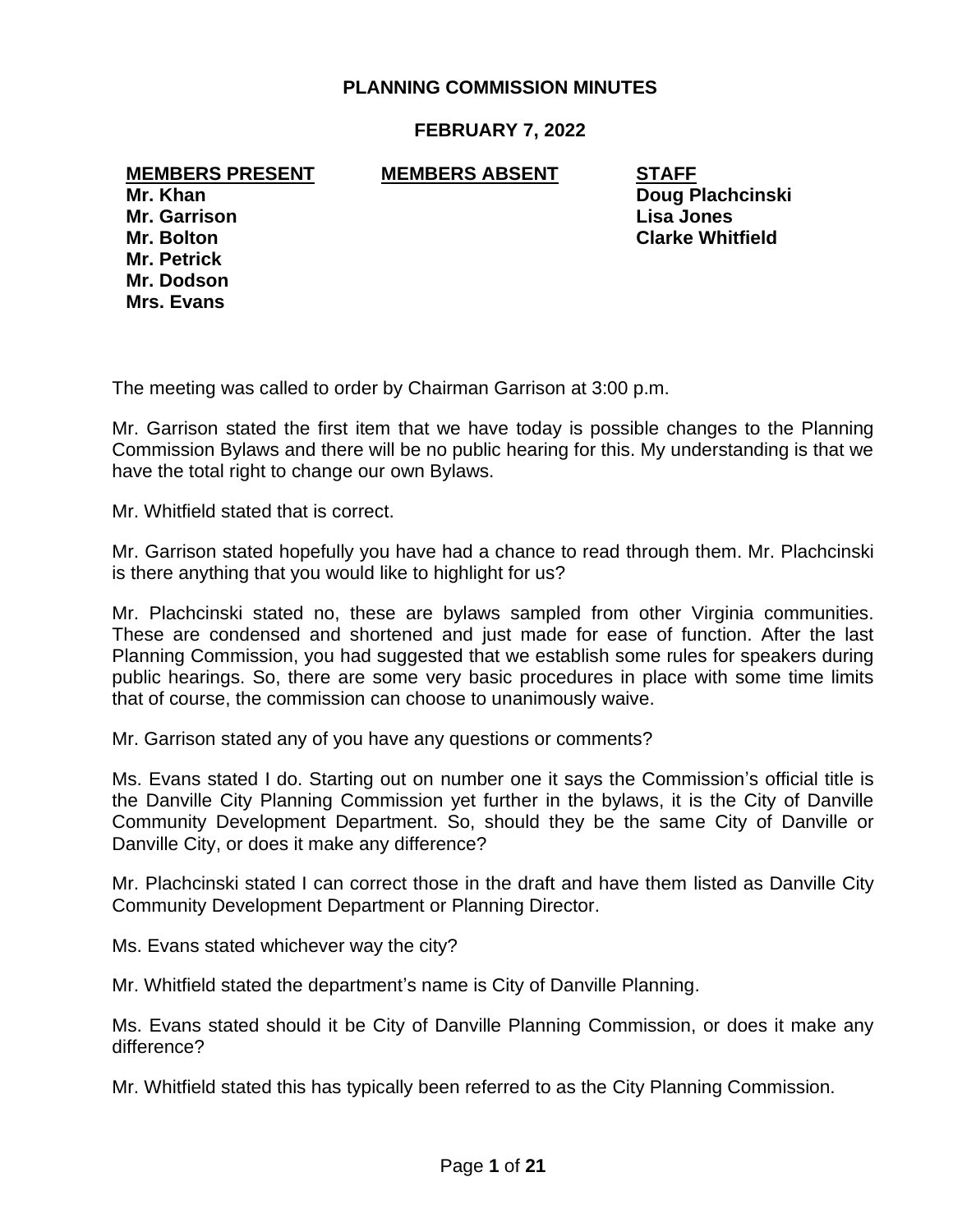Ms. Evans stated if the chair and vice chair are absent under B-2, if the chair and vice chair are both absent from a meeting, the Planning Commission will follow Robert's Rules of Order for electing a Chair pro-tem. Haven't we in the past had the secretary act as the chair in that position?

Mr. Whitfield stated I don't recall that happening. I do recall one time where we didn't have any of the officers and we did a president pro-tem but typically, what would happen if the secretary was elected from the body, the secretary would be the final person. Then if no officers were there it would be a president proem or a chairman proem rather.

Ms. Evans stated I remember, I had to do it one time because no one else was here. Those little things that you remember.

Mr. Garrison stated I think that's happened once in all the time that I have been here where the secretary had to chair the meeting.

Ms. Evans stated so, then the secretary would be elected.

Mr. Whitfield stated you can leave it like it is or you can make it such that the secretary, if the chairman and vice-chairman were unavailable, then the secretary would then run the meeting. It's up to y'all.

Mr. Garrison stated secretary would then run the meeting.

Ms. Evans stated no, not necessarily. I am just asking.

Mr. Plachcinski stated I would like to see Mr. Bolton run a meeting.

Mr. Bolton stated oh, I'm fine with it.

Mr. Garrison stated okay, so we'll leave it as it is then.

Ms. Evans stated and then y'all won't want to hear this. For the minutes for the number, how long someone can speak? It seems to me three minutes is a very short time frame for individual speakers when the person has requested the application or has submitted the application then gets another five minutes. Just seems like the first speaker should speak for five and then everybody should be able to speak for five and that probably goes over our time limit but then a rebuttal for three minutes. It just seems like three is very short time frame.

Mr. Garrison stated these are our bylaws and we can change them if there are others that wish to make that change?

Ms. Evans stated I am just asking a question?

Mr. Garrison stated yes, and the question is out there so we can have a discussion on it.

Mr. Petrick stated generally, the applicant has a lot more information to deliver than the people who are coming in opposition to it as you know yourself and this is the reason, we brought this up. At the last meeting was the fact that you've got so much duplication and the idea that people come in with complaints about other issues besides what we're discussing. So, you know, I think the three-minute time is adequate.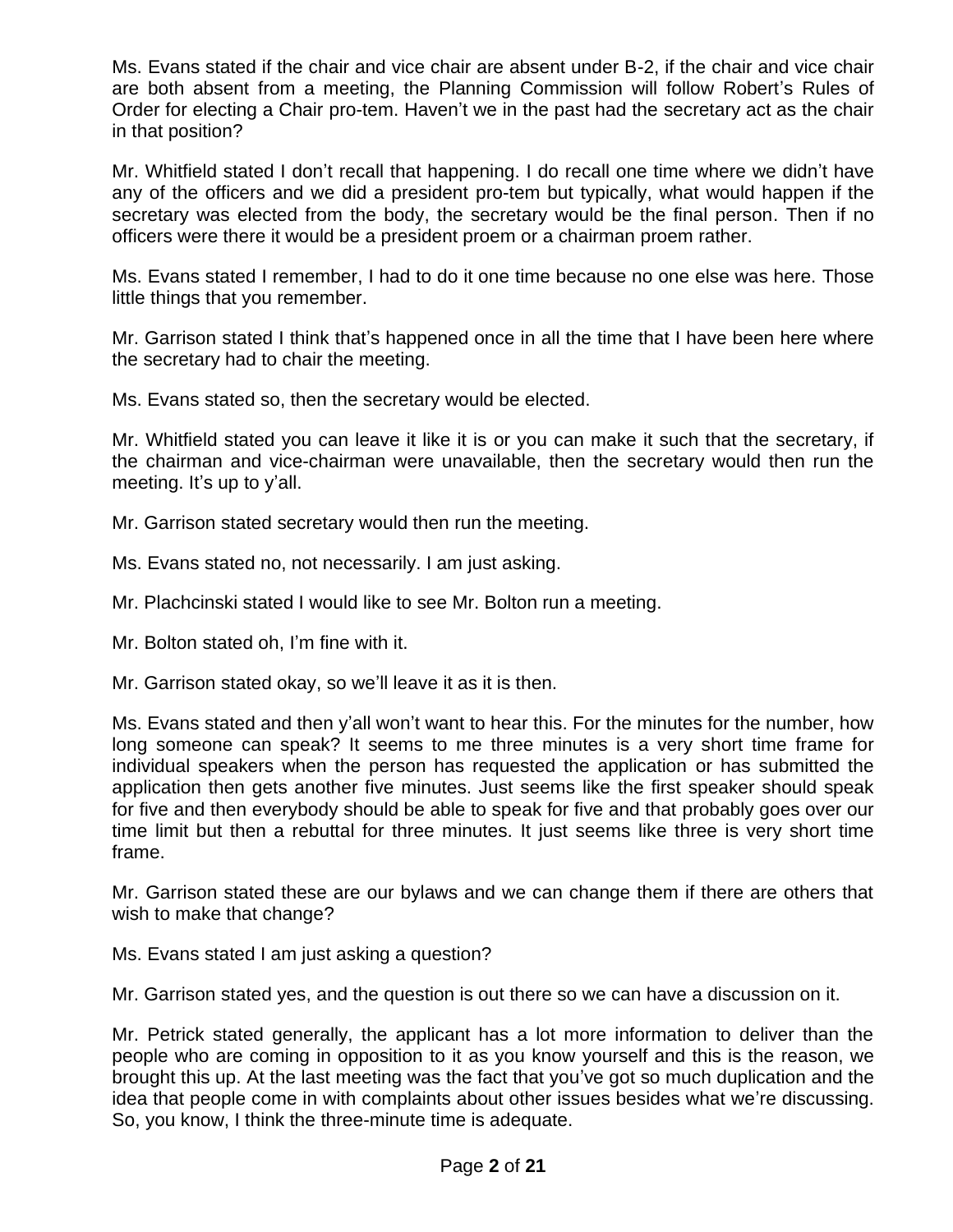Ms. Evans stated beg your pardon.

Mr. Petrick stated I said I said that the three-minute time is adequate.

Ms. Evans stated okay, so ten for the representative of the application initially?

Mr. Petrick stated yes.

Ms. Evans stated then three for the others and then five for the application again.

Mr. Petrick stated yes.

Ms. Evans stated okay. Then to me E-4 there will be a ten-minute recess after every two hours. To me, that makes it definitive. Maybe there maybe a ten-minute but to me will is you will have a 10-minute.

Mr. Garrison stated as long as I am Chair. If we are here at five o'clock, we will have a recess when we get to a natural break. It's not a shall or can, it's a will have a break.

Ms. Evans stated okay.

Mr. Plachcinski stated that was not my rule.

Mr. Garrison stated Doug and I discussed that, before he finalized these and I told him that after two hours, we did need to take a short break.

Ms. Evans stated okay.

Mr. Garrison stated I will always do that and whoever is chair next, or if the vice-chair is running the meeting, they can do what they wish.

Ms. Evans stated okay.

Mr. Garrison stated any other have anything to ask about this? We will need a motion, am I correct?

Mr. Whitfield stated yes, along with the proposed changes and I believe the changes were? I didn't keep up with all of them. I think the majority was fine with the time limits. I didn't get a clear sense of the commission's preference regarding whether there should be a chairman pro-tem, or the secretary should run the meeting.

Ms. Evans stated I think we decided to keep that as is.

Mr. Kahn stated we decided to keep it the same.

Mr. Whitfield stated you may have.

Mr. Garrison stated there was no one saying let's change it. I think generally, we're in agreement that the secretary would be the third person to handle the meeting and of course, if you get beyond the three of us being gone, you're on real treacherous ground anyway to be able to have a meeting. When I open the meetings, I always say City of Danville Planning Commission. Now, I don't know whether that was the proper title or not,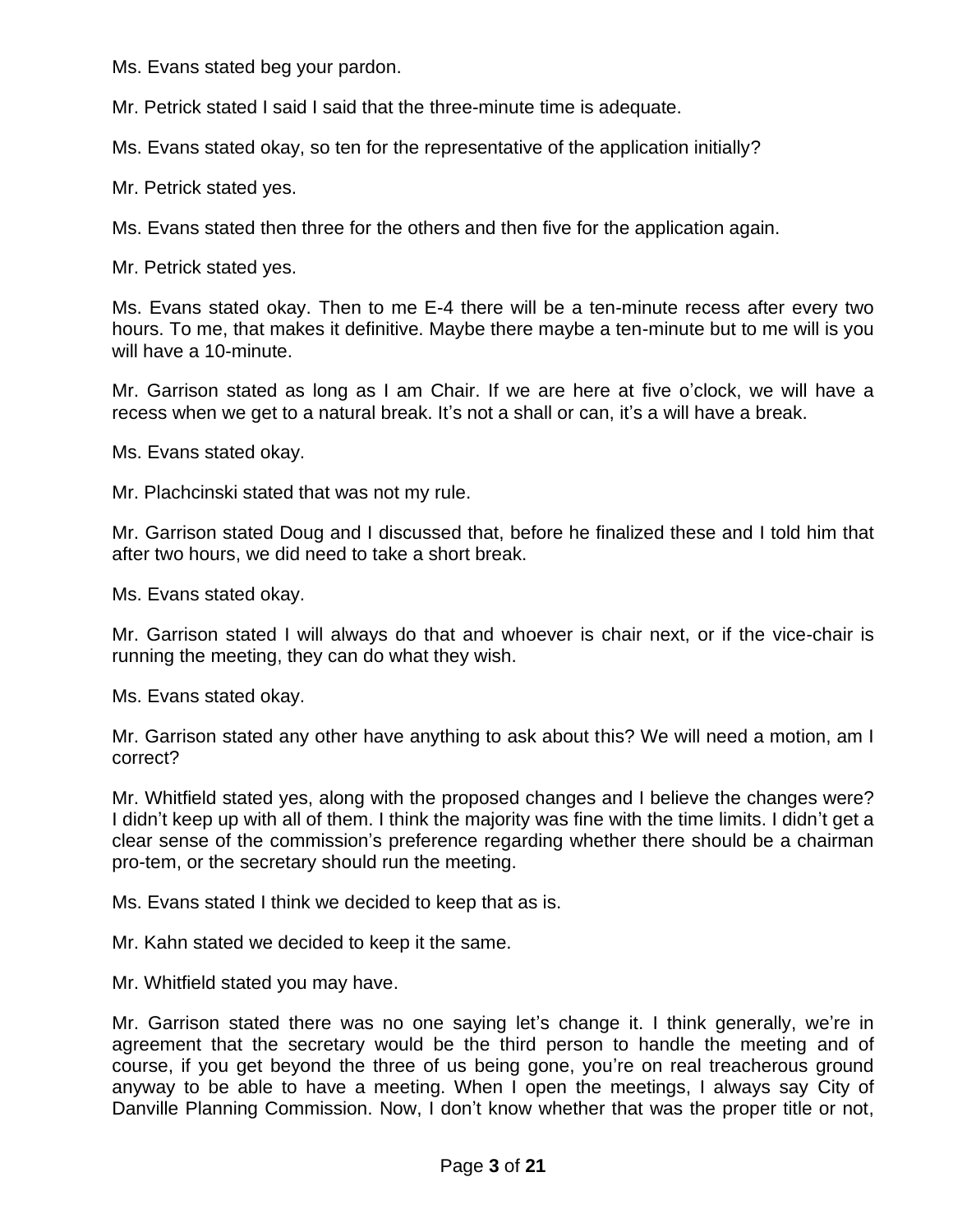but whichever is the proper title for us, it should be the same in both places, I think everybody agrees.

Ms. Evans stated I agree.

Mr. Garrison stated so, I think that's the only real change that we have, and that the secretary would be the third person in line to conduct a meeting.

Mr. Whitfield stated I think probably the best way to do that uniformly is the City of Danville. City of Danville Commission of Architectural Review, City of Danville Planning Commission.

Mr. Garrison stated what's on this paper is what I inherited from the last chairman and it's what I've always used because I though that's what we were.

Mr. Whitfield stated that's what we are now with the bylaws.

Mr. Garrison stated So, we need to make sure that whoever makes the motion, we need to make sure that the change says that the name in both places will be the same and that the secretary will be the third person in line to run a meeting. I think that is the only two changes we have. Am I correct?

**Mr. Bolton made a motion that we adopt these bylaws with these changes and number one that the name be the same in both places and the secretary be added as the third chain when needed. Mr. Khan seconded the motion. The motion was approved by a 6-0 vote.**

# **NEW BUSINESS (Planning Commission Bylaws)**

Virginia State Code (§ 15.2-2221. Duties of commissions. "1. Exercise general supervision of, and make regulations for, the administration of its affairs; 2. Prescribe rules pertaining to its investigations and hearings") and the City of Danville Zoning Ordinance (Chapter 41, Article 14, Section F.2. Other Duties of the Planning Commission "Adoption of its own bylaws and procedures consistent with this ordinance and other ordinances of the city and the laws of the Commonwealth of Virginia.") require the Planning Commission adopt bylaws.

I prepared the following draft bylaws modeled after another Virginia community, incorporated Danville City Code provisions, and reviewed with the Assistant City Attorney.

# PLANNING COMMISSION Bylaws DRAFT JANUARY 2022

#### 1.0 OBJECTIVES

The Danville City Planning Commission adopted the following bylaws to implement its powers and duties in accordance with the Virginia and Danville City Codes, as amended. This Commission's official title is the "Danville City Planning Commission".

# 2.0 OFFICERS

- A. Election of Officers. Planning Commission officers consist of a Chair, Vice-Chair, and Secretary. Officers must be elected at the first regular meeting of each calendar year according to the following steps:
	- 1. The City Attorney requests nominations from the membership.

# Page **4** of **21**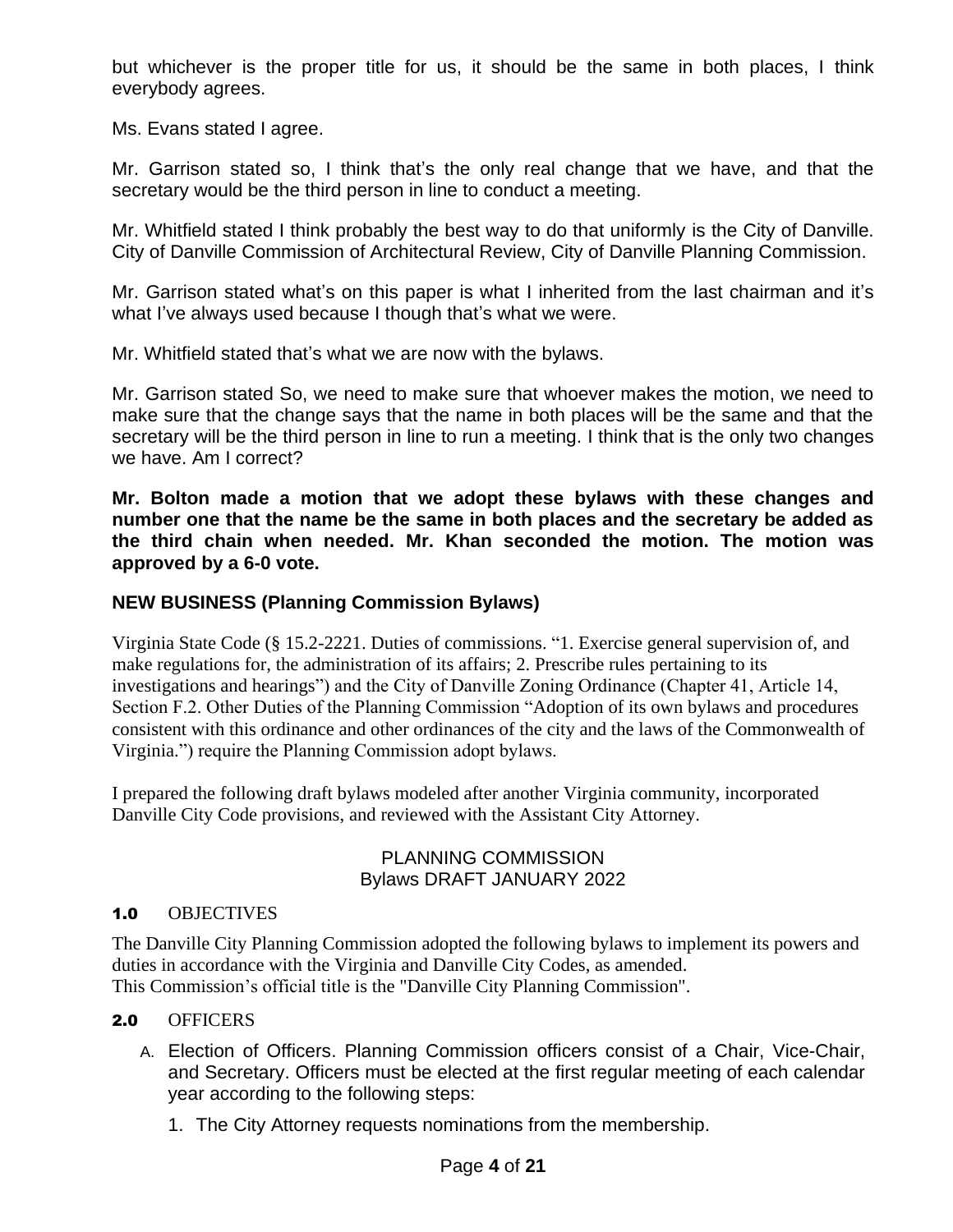- 2. Any Commissioner, after being recognized by the City Attorney, may nominate one or more Commissioner, and discuss their qualifications.
- 3. The City Attorney will close the nominating process when all nominations have been made and call for the vote.
- 4. The City Attorney must call a vote for each nominee in the order nominated and tally the respective votes.
- 5. Each Commissioner may cast one (1) vote for any nominee.
- 6. A majority of those voting is required to elect the officer.
- 7. A candidate receiving a majority vote is declared elected.
- 8. A newly elected Chair will take office immediately and serve for a year or until a successor takes office.
- 9. Vacancies in offices are filled immediately by regular election procedures.
- B. Duties

The duties of any officer outside of meeting participation may be assigned to the City of Danville Community Development Department.

- 1. Chair.
	- f. Preside at all meetings of the Planning Commission.
	- g. Appoint committees.
	- h. Rule on all procedural questions with the advice of the parliamentarian as necessary. Procedural rulings may be reversed by a vote of at least a two-thirds majority of the members present.
	- i. Carry out other duties as assigned by the Planning Commission.
- 2. Vice-Chair
	- f. Act in absence or inability of the Chair to act.
	- g. Have the powers to function in the same capacity as the Chair when the Chair is absent or unable to act.
- 3. Secretary
	- f. Supervise the preparation and storage of Planning Commission minutes in the Community Development Department.
	- g. Notify all members of all meetings.
	- h. Keep a file of official Planning Commission records and reports.
	- i. Certify Planning Commission maps, records, and reports.
	- j. Provide notice of all meetings in accordance with the Virginia Freedom of Information Act requirements and publicize Planning Commission public hearing notices in accordance with Virginia Code and City Ordinances.
	- k. Attend to Planning Commission correspondence.

#### 3.0 PARLIAMENTARIAN

The City Attorney, or their designee, is the parliamentarian at all Planning Commission meetings. 4.0 COMMITTEES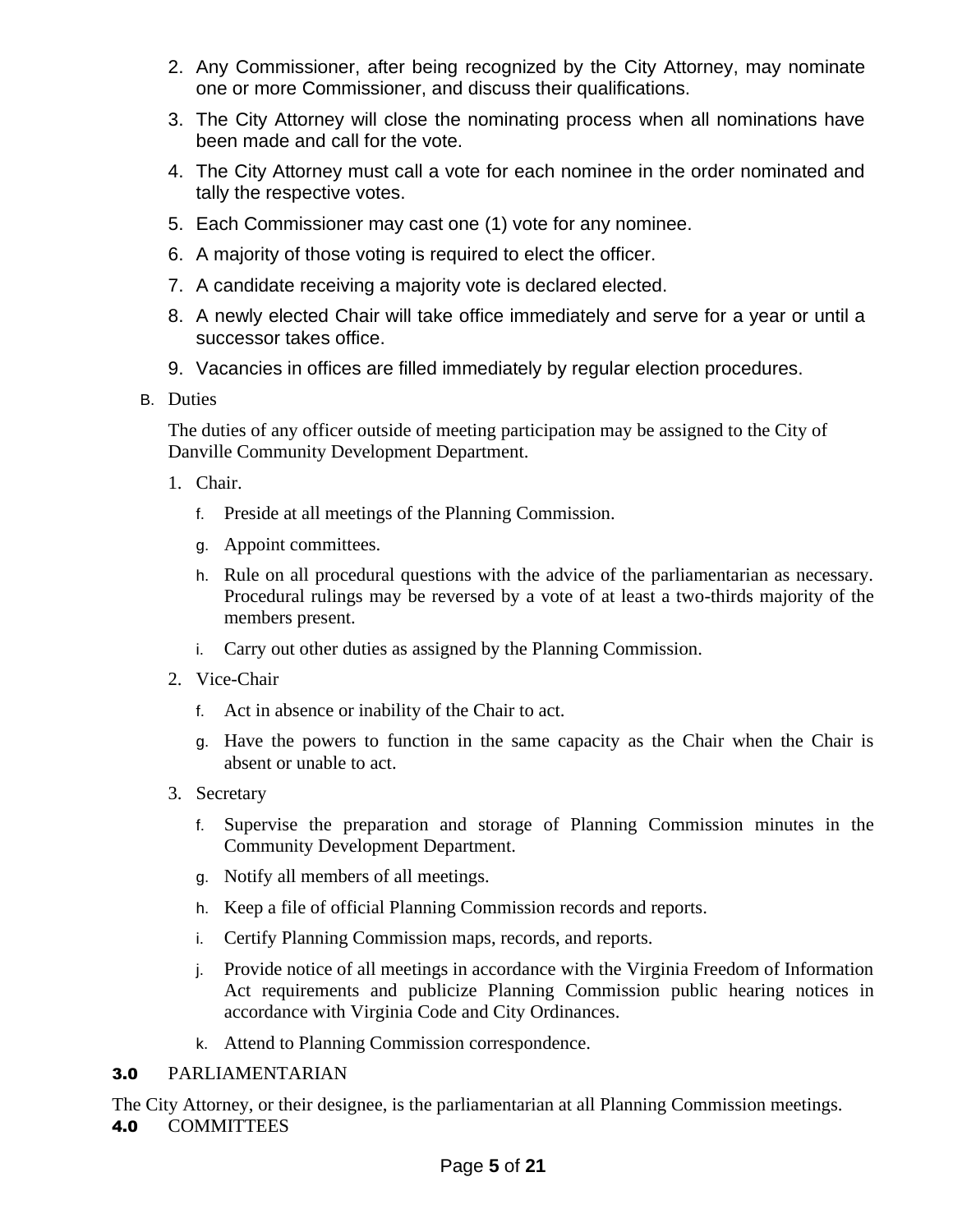The Chair may appoint committees for purposes and terms as necessary.

# 5.0 CORRESPONDENCE

- A. The Chair must sign all official papers and plans involving the authority of the Planning Commission.
- B. Written comments from citizens are encouraged, particularly those about applications pending before the Planning Commission. The Planning Division will distribute a correspondence summary to the Planning Commission for pending applications prior to a public hearing.

## 6.0 PLANNING COMMISSION MEETINGS

- A. Meeting Time, Location, Cancelations
	- 1. Regular meetings of the Planning Commission are held on the first Monday after the first Tuesday of each month at  $3:00$  p.m. in the City Council Chambers,  $4<sup>th</sup>$  Floor, of the Danville Municipal Building, 427 Patton Street, Danville, Virginia 24541.
	- 2. The Planning Commission Chair or two (2) members upon written request to the Secretary may call work sessions or special meetings. Notice of such meeting times and locations must be given to each member and to those requesting notice of meetings under the Virginia Freedom of Information Act at least five (5) days before.
	- 3. All meetings, hearings, records, and accounts are open to the public; provided, however, that the Planning Commission may adjourn into a closed session under the Virginia Freedom of Information Act.
	- 4. The Planning Division Director may cancel a scheduled meeting of the Planning Commission if there are no business items.
	- 5. The Planning Division Director may cancel a scheduled meeting of the Planning Commission due to inclement weather or other unforeseen circumstances.
- B. Parliamentary Procedure and Meeting Minutes
	- 1. All Planning Commission meetings are governed by Robert's Rules of Order, except as modified by these bylaws.
	- 2. If the Chair and Vice-Chair are both absent from a meeting, the Planning Commission will follow Robert's Rules of Order for electing a Chair pro-tem.
	- 3. Minutes of all meetings, except any executive sessions, are kept by the Secretary and are a part of the public record.
	- 4. A record of the voting, including each individual Commissioner's vote, will be indicated in the minutes.
- C. Quorum and Voting
	- 1. A majority of the Planning Commission membership constitutes a quorum. The Planning Commission must have a quorum to meet and conduct business.
	- 2. The names of Commissioners making and supporting motions will be recorded.
	- 3. Business item voting will be by roll call; all other items are by voice vote.
	- 4. A record of the voting, including each individual commissioner's vote on any matter shall be kept as a part of the minutes.
	- 5. When the Planning Commission holds a public hearing, voting may take place on the day of the public hearing or at a subsequent meeting no later than 60 days after the public hearing is closed.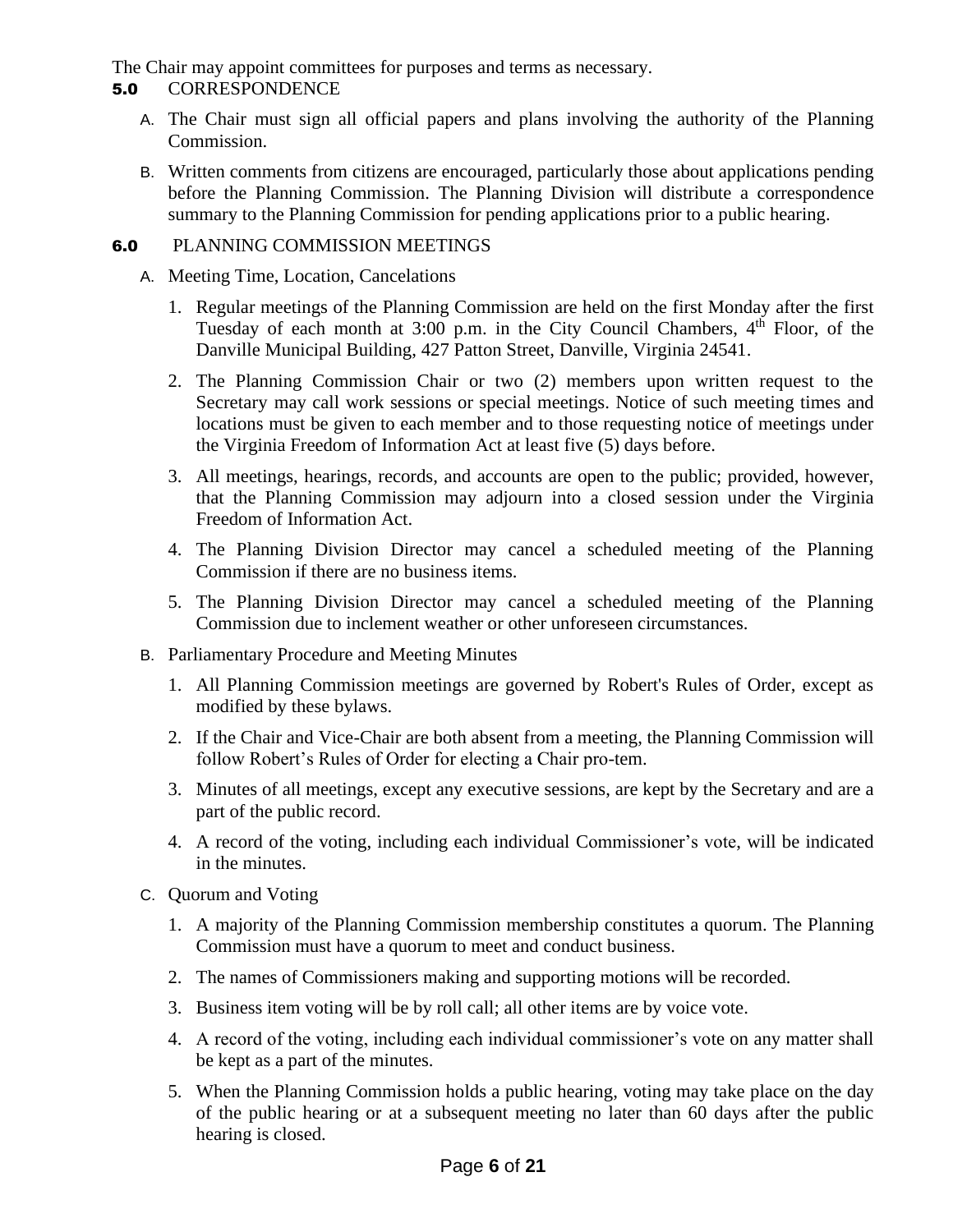# D. Agenda

- 1. Planning Commission meeting agendas are set by the Planning Division Director. In addition to other matters, only those public hearings properly advertised by law will be on the agenda.
- 2. All matters for which public hearings have been held and for which no vote has been taken must be placed on the agenda for action at the next regular meeting.
- 3. The order of business for a meeting shall be as follows, unless modified by the Chair or Planning Division Director to facilitate Planning Commission business:
	- I. Welcome and Call to Order
	- II. Roll Call
	- III. Public Hearings
	- IV. Unfinished Business
	- V. New Business
	- VI. Planning Director's Report
	- VII. Correspondence
	- VIII. Approval of Minutes
	- IX. Adjournment.
- E. Public Hearings
	- 1. In addition to those public hearings required by law the Planning Commission may hold public hearings on any items it determines are in the public interest.
	- 2. Public hearings must be advertised according to Virginia and Danville City Code requirements.
	- 3. The order of public hearings shall be as follows:
		- a. Staff will present their report and recommendation to the Planning Commission.
		- b. An applicant or their representative will present their application within a ten (10) minute time limit.
		- c. The Chair will open the public hearing.
		- d. The Chair will request public comment from anyone in attendance. Each speaker must state their name and address. There is a three (3) minute limit for each individual speaker. There is a five (5) minute limit for each speaker representing a group. The Planning Commission, by unanimous consent, may extend a speaker's time.
		- e. The applicant or their representative may respond to the public comments within a five (5) minute time limit.
		- f. The Chairman must close the public hearing unless the Planning Commission votes to continue the public hearing at a subsequent meeting.
		- g. Planning Commission minutes must include the names of all people that speak at public hearings and a summary of their comments.
	- 4. There will be a ten (10) minute recess after every two (2) hours.
- 7.0 AMENDMENTS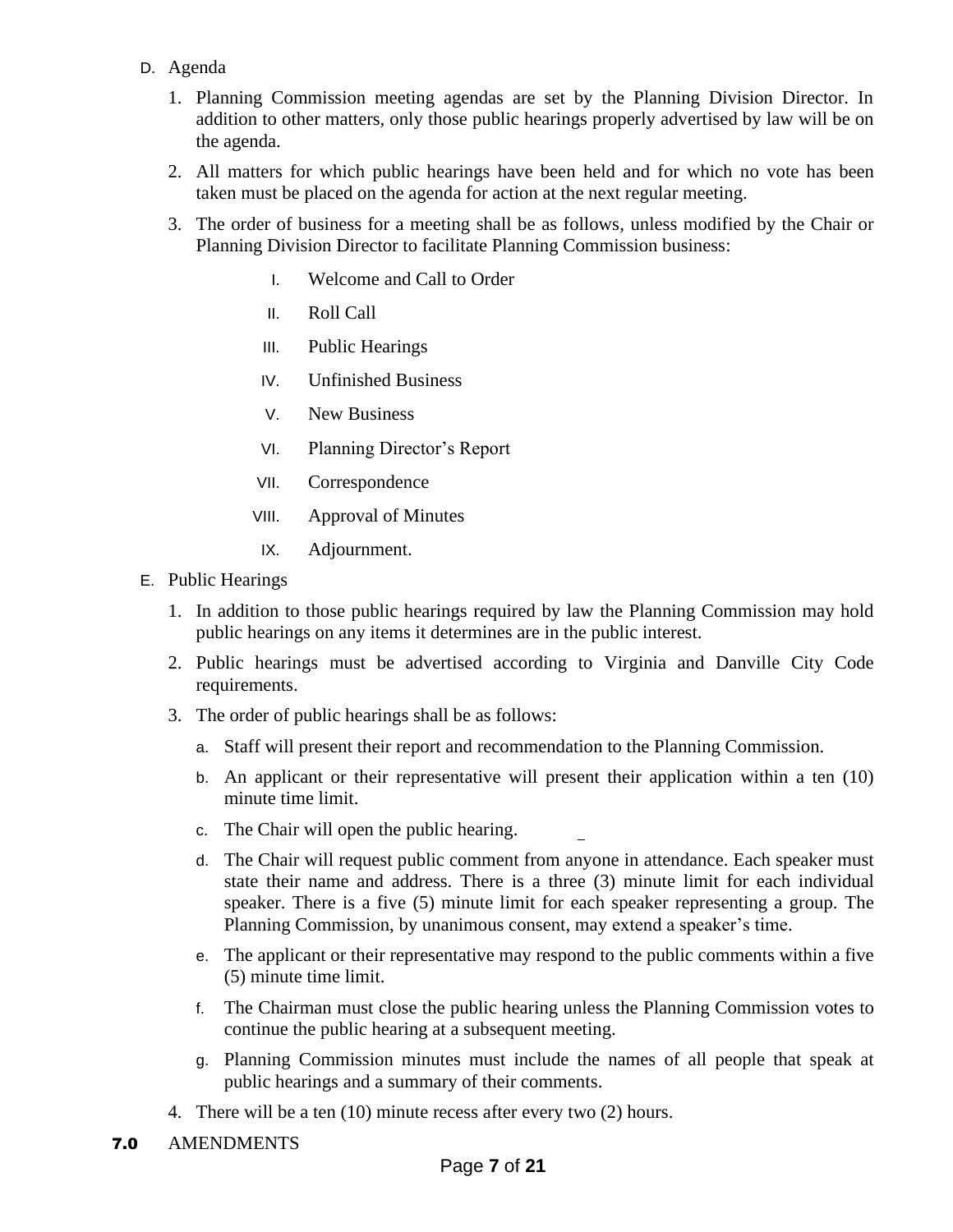- 1. These bylaws may be amended by a majority vote of the entire Planning Commission membership.
- 2. These bylaws may be suspended with a majority vote of the entire Planning Commission membership except provisions superseded by Virginia or City of Danville Code.

Mr. Garrison stated so, for those of you that are here for cases today, what that means is the person that is the applicant, you will have ten minutes. The time will be kept by Ms. Jones. The lights on the podium will turn on as long as you have a green light, you're fine. When you get to yellow, you have one minute left and when you get too red, you're done. You will have ten uninterrupted minutes to present the case. You will have three uninterrupted minutes to say whatever you feel pro or con about the case. I am going to ask the commissioners if we will hold our questions until their time limit is up so they may have uninterrupted time to make that presentation.

Mr. Whitfield stated just one more real quick note. I don't know if the yellow light will be working today. It did not work at the last council meeting. So, I didn't want somebody to be waiting on the yellow light and he think what happened.

Mr. Garrison stated if we go directly from green to red, we apologize and I'm assuming that the technical people are working on getting that straight.

# **ITEMS FOR PUBLIC HEARING**

- *1. Special Use Permit Application PZ22-15, filed by Landmark Development on behalf of the Danville Redevelopment and Housing Authority, requests a Special Use Permit for Planned Unit Development according to Article 17 of the Danville Zoning Ordinance on Seeland Road (Parcel ID#s 76121, 76122, 76123, 76124, 76125, 76140, 76141, 76142, 76143, 76144, 76145, 76146, 76147, 76148, 76149, 76150, 76151, 76152, 76153, 76154, 76155, 76156, 76157, 76158, 76159, 76160, 76161, 76162, 76163, 76164, 76165, 76166, 76167, and 76168). The applicant proposes a multifamily housing development targeted towards low- and moderate-income seniors aged 55+.*
- Mr. Garrison opened the Public Hearing.

Mr. John Stiltner stated I with Landmark Asset Services or Landmark Development.

Mr. Garrison stated we would like for you to tell us what you plan to do.

Mr. Stiltner stated I have been with Landmark Asset Services for about ten years now. Our development company was founded by Dwayne Anderson about thirty-five years ago and we focus, and our mission is to provide quality, affordable housing in markets where they are rural communities or MSAs but we're mostly in rural communities. We like coming into the small towns and smaller communities to help serve the residents of the community. Our project is with Larissa who is with Danville Redevelopment and Housing Authority. She's here also today. We put RFP or RQ in with the Danville Housing Authority for to see if they would pick us or choose us to be partners in their mission to grow affordable housing for seniors and families in the Danville area, Pittsylvania County, and over in Henry County. Currently, we are developing a project up on 29 with Southside Lawns for Blairs Middle School and we are turning that into multifamily housing for families and it will be fifty-five units. The proposal that we're requesting here is a rezoning and combination of several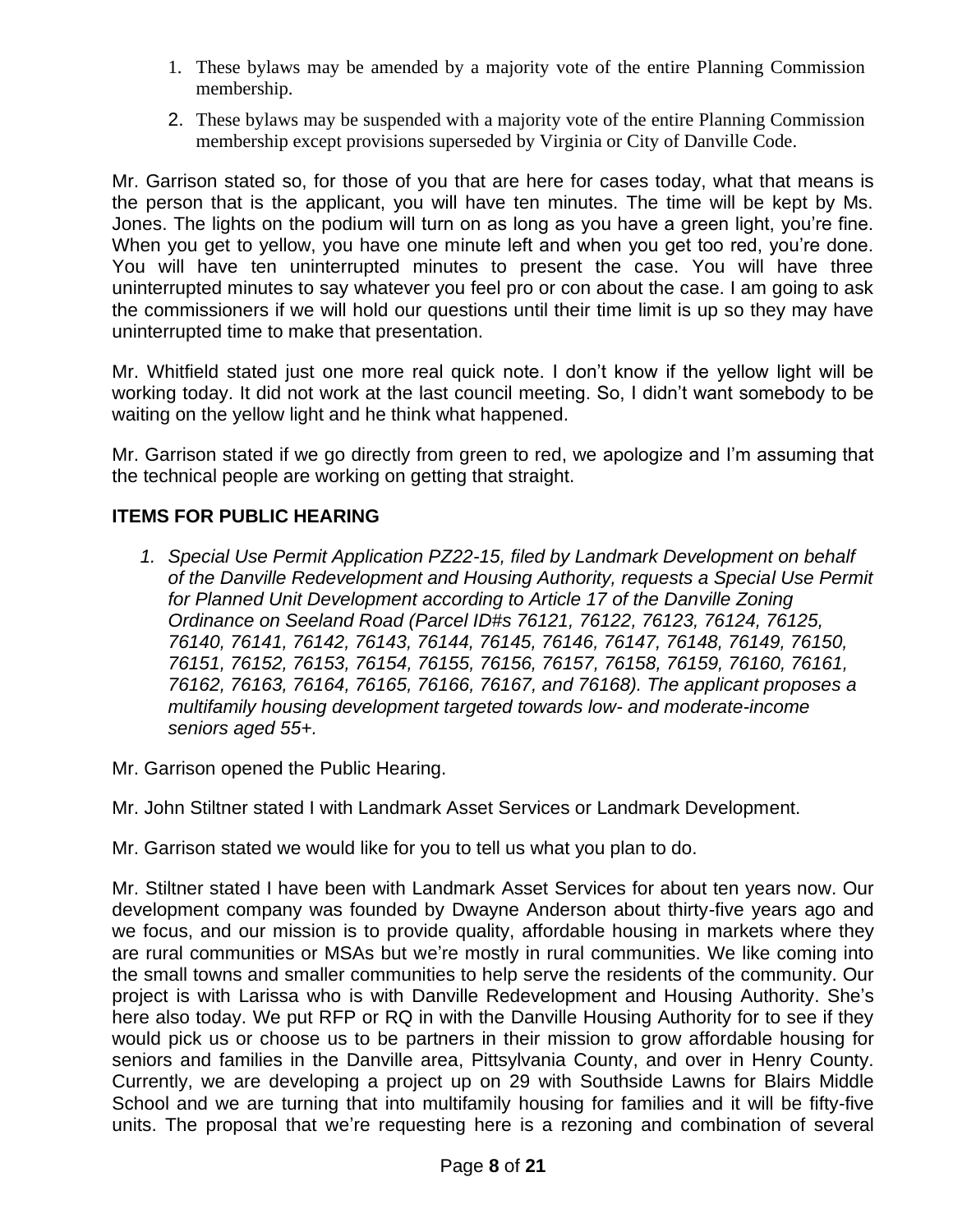things with this property here. We're proposing a two-story, fifty-two units, with eighteen two bedrooms, and thirty-four one-bedroom units for seniors. The square footages of the bedrooms are between 689 and 749 and the two bedrooms will be about 975 square feet to 984 square feet as it goes in its L shape. Some of the amenities to the units themselves will be their own washer and dryer hookup high-speed internet connections, high-efficiency appliances, high low-maintenance materials in the units. Also, it will meet the EPA's Energy Star program along with a third-party earth craft program that digs a little deeper into user abilities. It will also be designed with a universal design for 100 percent of the units which is a program that Virginia Housing has been implementing and using for a lot of years now. More about visibility but the great thing about universal design is it helps in adaptability with being able to put in future grab bars, being able whether it's in your showers or tubs or around your toilets. The kitchens are designed to be larger for accessibility and the bathrooms are also designed to be larger for accessibility. All main rooms will have three L doors and all hallways will be a minimum of 42 inches. The thought about the whole thing is it's not just about who lives there. It's about who comes to see them or might stay with them overnight because they're coming to see them from another town or state. Some of the onsite amenities will be fitness rooms and we will have a community room with a kitchenette so that we can do tenant education. They can also have parties. We like to get them involved in different things that we can pull from the community and the Danville Housing Authority has some programs that gives them a space to also be able to work with these residents and for special services. Some of the other things will be computer rooms with free Wi-Fi, computers, and printers, so they can go on the internet if they don't have it themselves. We are doing in unit laundry hookups, but we'll also be providing commercial laundries on site for the residents that don't have their own washer and dryers for their units. On site, amenities, we'll have a covered drop off area for the residents, sitting areas, covered picnic areas with grills, picnic tables, and a garden that will also be accessible for residents and they will be able to utilize that for getting together and growing what they decide to come up with in their group to grow on site. So, those will be provided as well, and it will have the normal thing for our storage. We'll have direct access to the Danville Housing Authority as well from the property and we'll be utilizing for the exterior low maintenance materials, architectural shingles. I think at this point we're looking at about 80 to 85% brick and we don't want it to look institutional. We want it to fit within the characteristics of the neighborhood. So, 85% brick might be a little too much but I'm not an architect so we're letting him give us different elevations to try to tweak that a little bit. There'll be a lot of movement with gables and hip roofs, and it'd be a very attractive project. It's a little bit down, so we are keeping it a two story, so it won't overpower the single-family homes in the neighborhood. That's about it on the project and I'm not sure what else I can say about the building or the amenities that will be in it.

- Mr. Dodson stated how much parking space will you have?
- Mr. Stiltner stated one per resident.
- Mr. Dodson stated one's enough?
- Mr. Stiltner stated our experience, yes sir.
- Mr. Garrison closed the Public Hearing.
- Mr. Garrison stated do you have any questions for staff?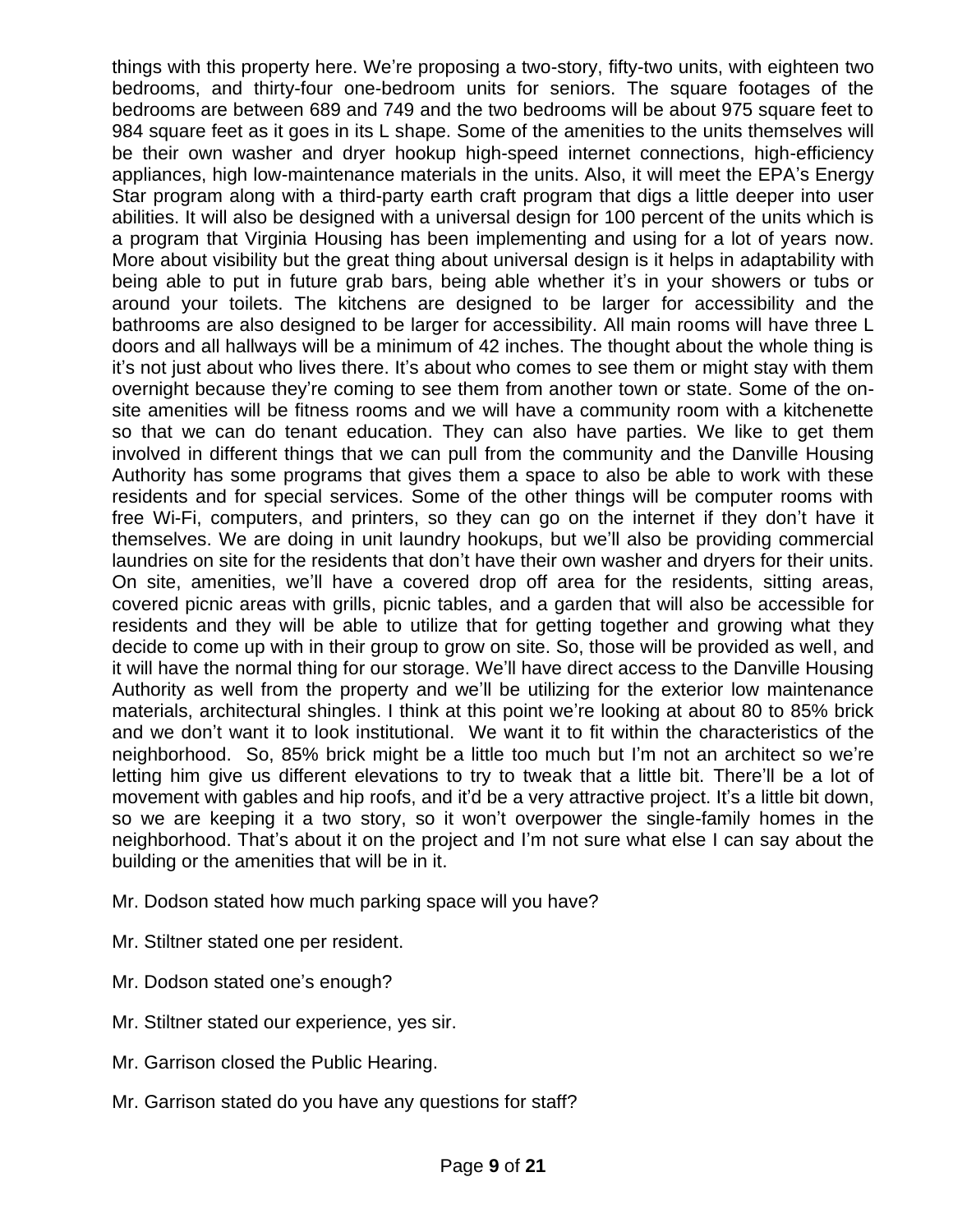Mr. Bolton stated just one, condition number two, fifty percent of the building exterior will be masonry. Did y'all put that on there, or did he?

Mr. Plachcinski stated I did, typically with senior housing development, you don't always want the whole thing to be brick as he mentioned because it can get a very institutional feel, but you do want some variation at the same time. After what they submitted showed a vast majority of the building being brick, you know, I felt that asking for at least if there are design changes for it to be 50% or more was fair and appropriate.

Mr. Bolton stated Right, I like it and was curious because you don't usually see conditions like that on what they can do. I'm glad.

Mr. Plachcinski stated I've worked in communities with advanced architectural feature standards and particularly for these developments and I think that with what they're proposing would meet those in many of the communities that I worked in that you have you know, strict offsets, so you don't have unbroken walls the whole way down. It's a really nice product what they're proposing. I'm very impressed with what they submitted.

Mr. Bolton stated I was just looking down the line and thinking, oh gosh, can we start doing that?

Mr. Plachcinski stated we can.

**Mr. Petrick made a motion to recommend approval for Special Use Permit application PZ22-15 as submitted with conditions by staff. Mr. Dodson seconded the motion. The motion was approved by a 6-0 vote.**

*2. Special Use Permit Application PZ22-16, filed by Brad Skidmore and Bill Powell on behalf of RCCM Properties LLC, requests a Special Use Permit for a commercial recreation facility according to Article 3.M.C.4. of the Danville Zoning Ordinance at 4764 Riverside Drive (Parcel ID#78406). The applicant proposes a "skill game arcade".*

Mr. Garrison opened the Public Hearing.

Mr. Bill Powell stated, I am a resident of the community here. I have been here since I was eighteen years old. I have worked for multiple companies in the area but three years ago, I got into the gaming industry. The majority of my business is done in convenience stores and other locations in the area, but right now, we are proposing something that we wanted to do of course by the book, and that is we're applying for a game room that we would like to set up on 58. The reason that we would like to do something here, we want to open a friendly, safe, gaming room that will provide security and employ multiple people that will be open for reasonable hours, not twenty-four hours or anything that the Planning Commission has suggested here. We are agreeable to all the terms and conditions, but I did have some questions on number eight and nine on the list. We thank you for the consideration and as I said, we're happy with everything else that's going on. We just want to provide a very safe environment to do this for people from of legal age to play as well as the elderly because we do have quite a bit of the elderly community that do enjoy playing our games. I'm kind of new at this. So, I'm not sure when I'm supposed to interject my questions here or how to proceed from here.

Mr. Garrison stated are your questions for the Planning Zoning Administrator?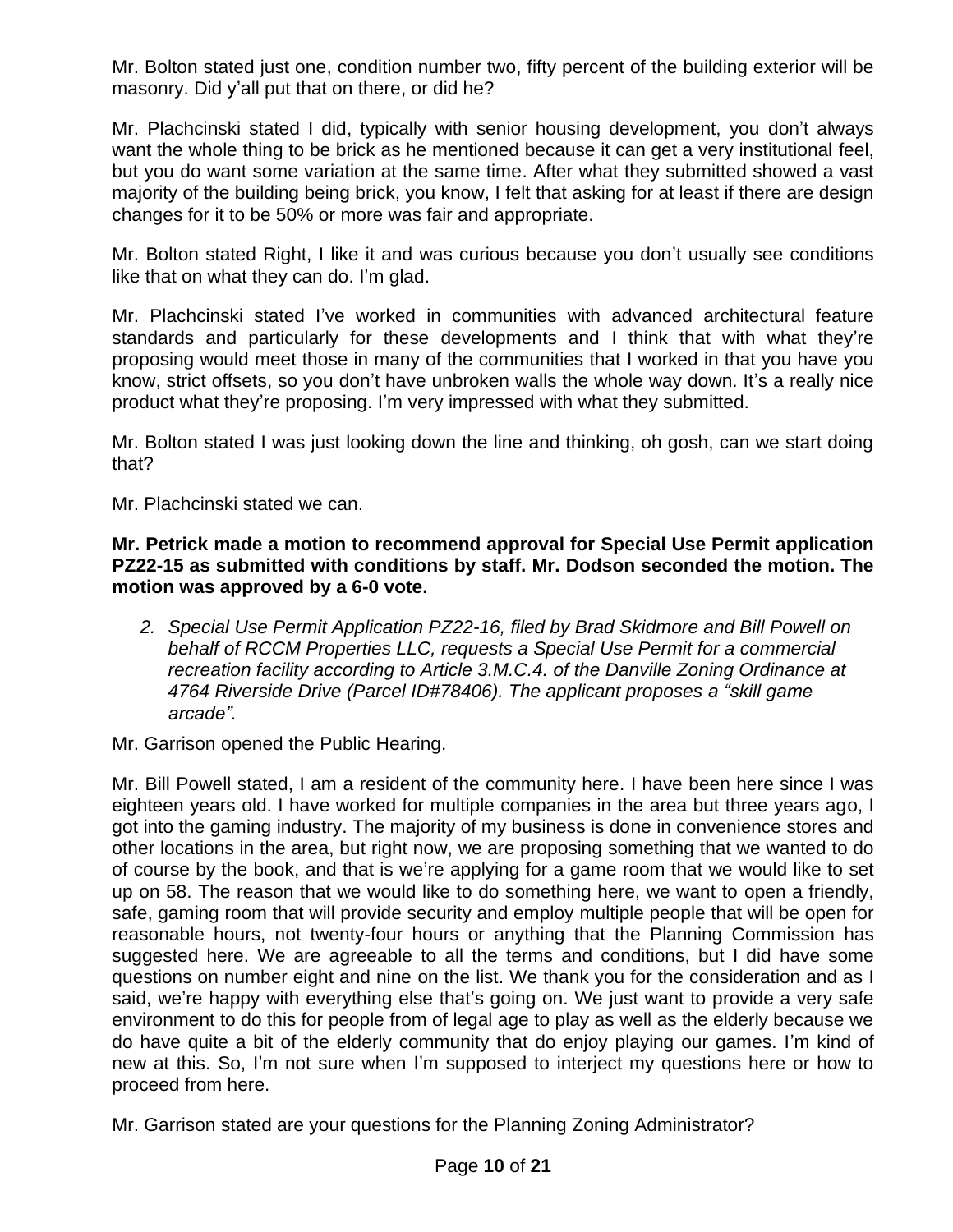Mr. Powell stated the only thing I wanted to ask about are number eight and nine, it says, no gaming machine is allowed for more than one player at a time, seated or standing, which is the majority of our business anyway which is one machine that one person plays, but it says no multiple player machines are permitted. The only multiplayer machine that I can think of that is being used in the city right now is what we call a fish table. Which is basically a video game. This video game is played in Dave and Buster's, Chuck E. Cheese, places of that nature. The only difference is that there are prizes that we give out as well there. I guess my only question is I would say probably ninety-five percent of all locations in the city that do have gaming, currently have these multiple player games and I just wanted to know if there was an objection to them or what if that is what they are considering a multiplayer game.

Mr. Plachcinski stated yes, I believe that is what the planning division has considered a multi-player game in the past and as I said, that's been a standard recommended condition from the planning division for any of the applications that have come forward on skill games. So, of course, the Commission can choose to eliminate that recommendation, it is merely a staff recommendation.

Mr. Powell stated I appreciate that and if possible, what I want to mention to everyone as well is that the equipment that we're putting in there 70% of that will be individual playing machines that a person will sit at. The multiplayer machine has eight seats with it where each of these tables as they're called will be spaced out because we don't want to overcrowd this, and we don't want to cater to one particular part of the gaming industry. We want to keep it broad but yet we don't want to keep it packed or you know, too many people hanging around. So, the multi-game player table actually make up 40% of the income for the business itself. Which the fact that we are planning on putting plenty of employees there to make sure that everyone is accommodated and taken care of but also, we want to provide a very good security force there to make sure that there never is a problem. Now, I have probably fifteen locations here in the city of Danville, and all of those locations except for one or two do have this multiplayer table in it and we discussed some of these issues back when gaming first came to the city. In my three years in dealing with all of these types of games and what have you, I have not seen any problems with these. We haven't had any police calls. We haven't had any major crimes. We haven't had any overcrowding, sometimes I wish we would, and more play is always welcome. But now that the State of Virginia has opened up gaming for everyone. It's a little different ball game now and that's why the multiplayer machines would help us in meeting our payroll and taking care of the maintenance on the building, paying rent, and things of that nature as well to still manage a decent profit on the location also. That was my only questions that I had there. I have someone that filed our special use permit. Could I allow him to have my last four minutes?

# Mr. Garrison stated sure.

Mr. Ryan Gatewood stated I work at LE&D Professionals, I'm a site civil engineer. I prep this application on behalf of Brad Skidmore and Bill Powell. I just want to go through the application a little bit. We had originally proposed fifty to sixty machines in this facility. It's at 4764 Riverside Drive as I understand it is at the old Mitsubishi Dealership. One of the conditions on there was that it would have open windows and clearly a car dealership has large windows to be able to see through and not block visibility from law enforcement. This facility meets the zoning, and all the neighboring zoning is exactly the same. This is an existing building with existing entrances that we'd utilize. No new entrances on Riverside. There's an access road that serves every dealership building along Riverside there. They applied for to promote 9:00 am until 12 am hours, seven days a week. I've realized there's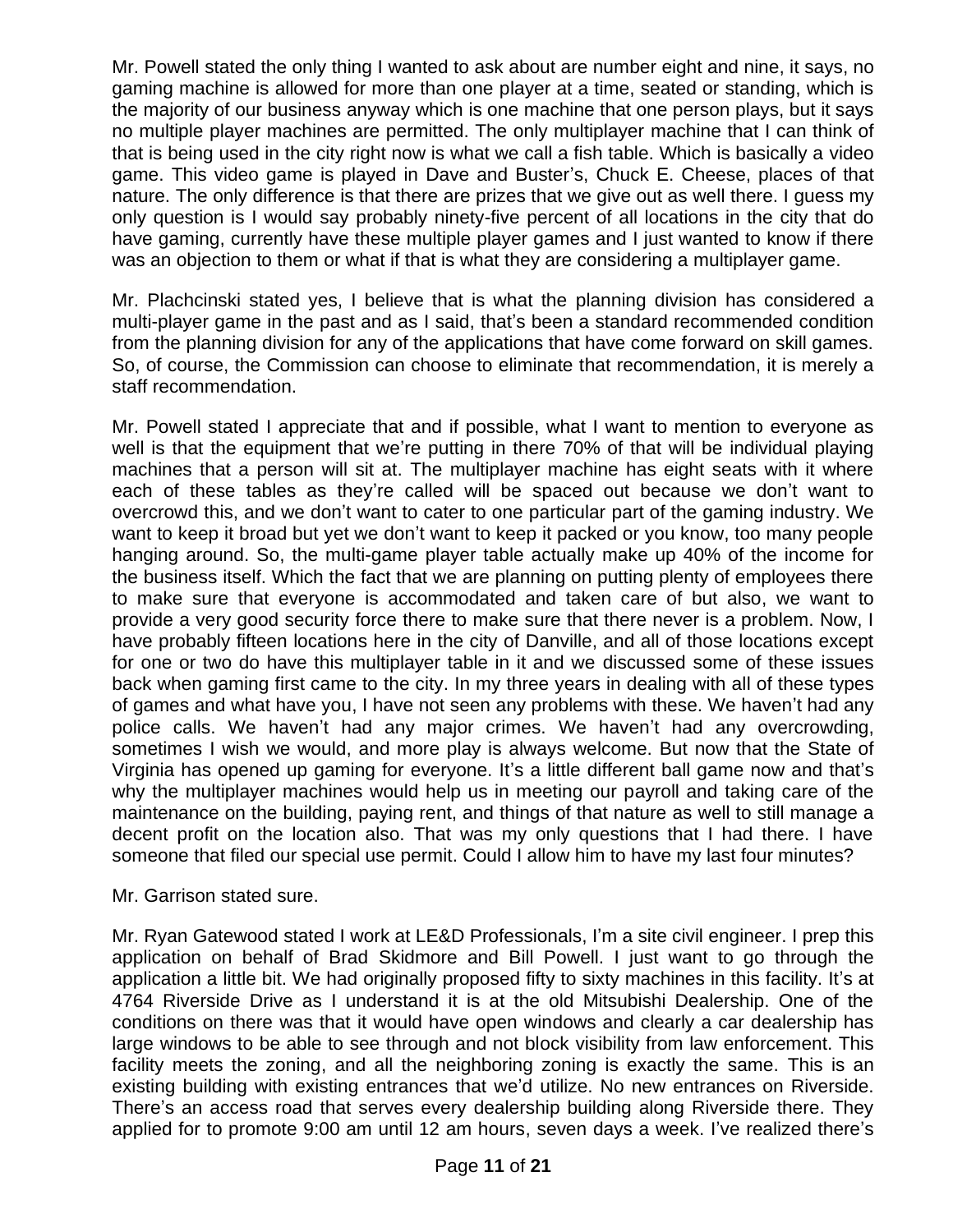different hours of operation on the conditions and they are planning on having about ten employees and that includes license and bonded security force. They have proposed to do some kind of partnership with the City of Danville, if there's any off-duty police officers that would like to be hired for this facility, they're happy to partner with the city on that front. When it came to the gaming machines, I'm glad Bill got up and spoke to it. I'm not much of an expert at all. When it came to gambling, I went to Vegas. I went put money in the slot machine. I didn't get any out and that was about it for me. So, if you have any questions on the machines, I think Bill is going to be happy to answer those, but if it is about the site or the facility, I will try to answer any questions as well. We received the staff recommendations on Friday morning. We've been digging through those on Friday and today trying to see how they will impact the proposal. We would like to ask that condition eight and nine be eliminated and that condition two be revised to one machine for every two people instead of one machine for every three people. If there are any questions Bill and I would be happy to answer those.

Ms. Evans stated number three condition the city has proposed that there's no person under the age of eighteen years shall be permitted to play any game. Will persons under eighteen years be allowed in the building?

Mr. Powell stated no, no one under the age of eighteen will be allowed.

Ms. Evans stated okay, I just want to make sure that was clear because to me, it doesn't say that.

Mr. Petrick stated I noticed the write up, you were anticipating fifty to sixty machines and based on one machine for every three people, and we have a fire code here that allows hundred and twenty. Is that what you? So that would make 40 machines approved?

Mr. Plachcinski stated yes, under our proposal on under the recommendations that were carried forward from the past recommendations.

Mr. Petrick stated okay, is that an issue?

Mr. Gatewood stated it is and, I've been talking to Charles Fulcher with building inspections today. He said that was an old certificate of occupancy and it was done in 1997, I believe he said. He said, if it was updated today, it would change the use to a gaming room and at that use, it would be allowed two hundred seventy-two as a max occupancy number.

Mr. Petrick stated so does this require us to eliminate that condition?

Mr. Plachcinski stated it just says building occupancy under whatever occupancy it is. That's assigned by the building code.

Mr. Petrick stated oh okay. So, your condition was one machine per every three people.

Mr. Plachcinski stated per three people.

Mr. Petrick stated so, that would be correct itself. What was the stats thinking about the issues with more than one player standing, seated, with multiple player machines? I understand that these machines are available at other locations in the city.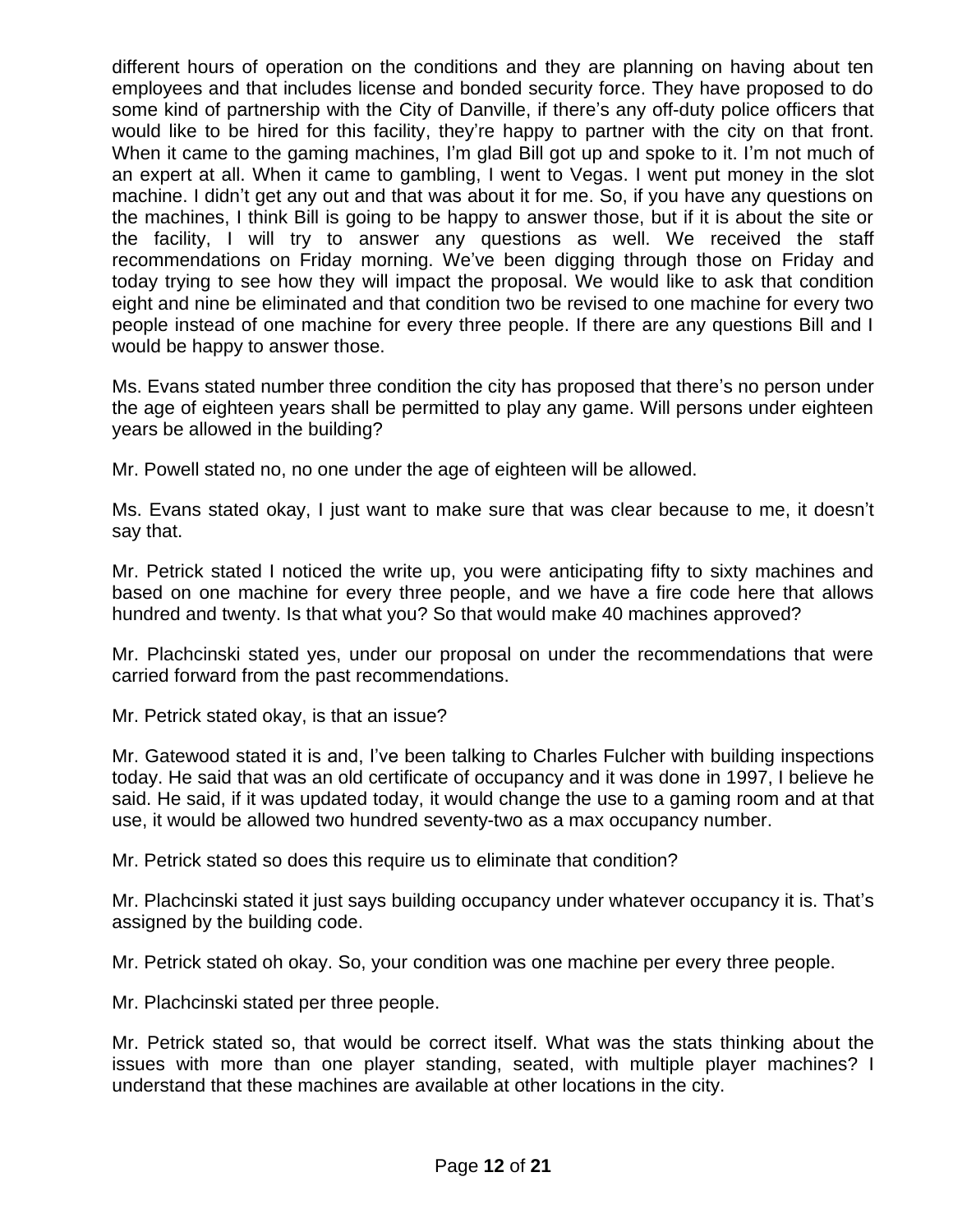Mr. Plachcinski stated if there are any locations that have allowed skill games under a special use permit, then, that would be by the terms of that special use permit. I'm not aware of those in the city if they're operating. Certainly, none have been approved since I started here in 2020.

Mr. Petrick stated are they operating legally?

Mr. Plachcinski stated I suspect not.

Mr. Garrison stated these are questions we should be asking staff after we close the public hearing.

Mr. Plachcinski stated to wrap it up, I can't say, as I said, these conditions were what staff has recommended in the past for these proposed uses. I can't speak to the logic behind it because it's just something that we've consistently stated as recommendations.

Mr. Garrison stated have you asked for an updated certificate of occupancy?

Mr. Gatewood stated we just received these on Friday morning. So, I've been trying to work with building inspections but nothing formal has been requested.

Mr. Garrison stated but that is your intent ask for that?

Mr. Gatewood stated correct.

Mr. Powell stated if I could address that, I didn't want to insinuate to anyone that there is any multiplayer, seater, games being operated with special use permits. My reference is to all the convenience stores, that I had these games in even when the ABC was regulating, and the ABC allowed us to count a four-seater fish table as four individual stand ups and that one table had to have four licenses issued by the state to operate these machines. So, these machines are currently in convenience stores that I have. They were counted by the ABC as a four-license game. When we were putting those in. So, they do not count fourseater fish tables, or eight-seater fish tables as one machine. They count each bill acceptor that is on that machine. If there are four seats, there are four bill acceptors and they issued four separate licenses for those four bill acceptors and those were allowed by the ABC and are still in existence in non-special use licensed facilities.

Mr. Bolton stated you said you only had about 5% of the multiplayer games in your buildings?

Mr. Powell stated what it is going to be is that if we do the sixty machines, only twenty of those are going to be of the multiplayer facet and then other forty will be individual stand-up machines.

Mr. Bolton stated that works well?

Mr. Powell stated yes sir. It basically what it allows us to do is to spread these three video gaming terminals, spaciously apart so that it does not create any type of crowding and we're not overloading the building, because based on occupancy, if we go that route, that will allow us up to ninety games. We have done our math and think that we can do this with sixty.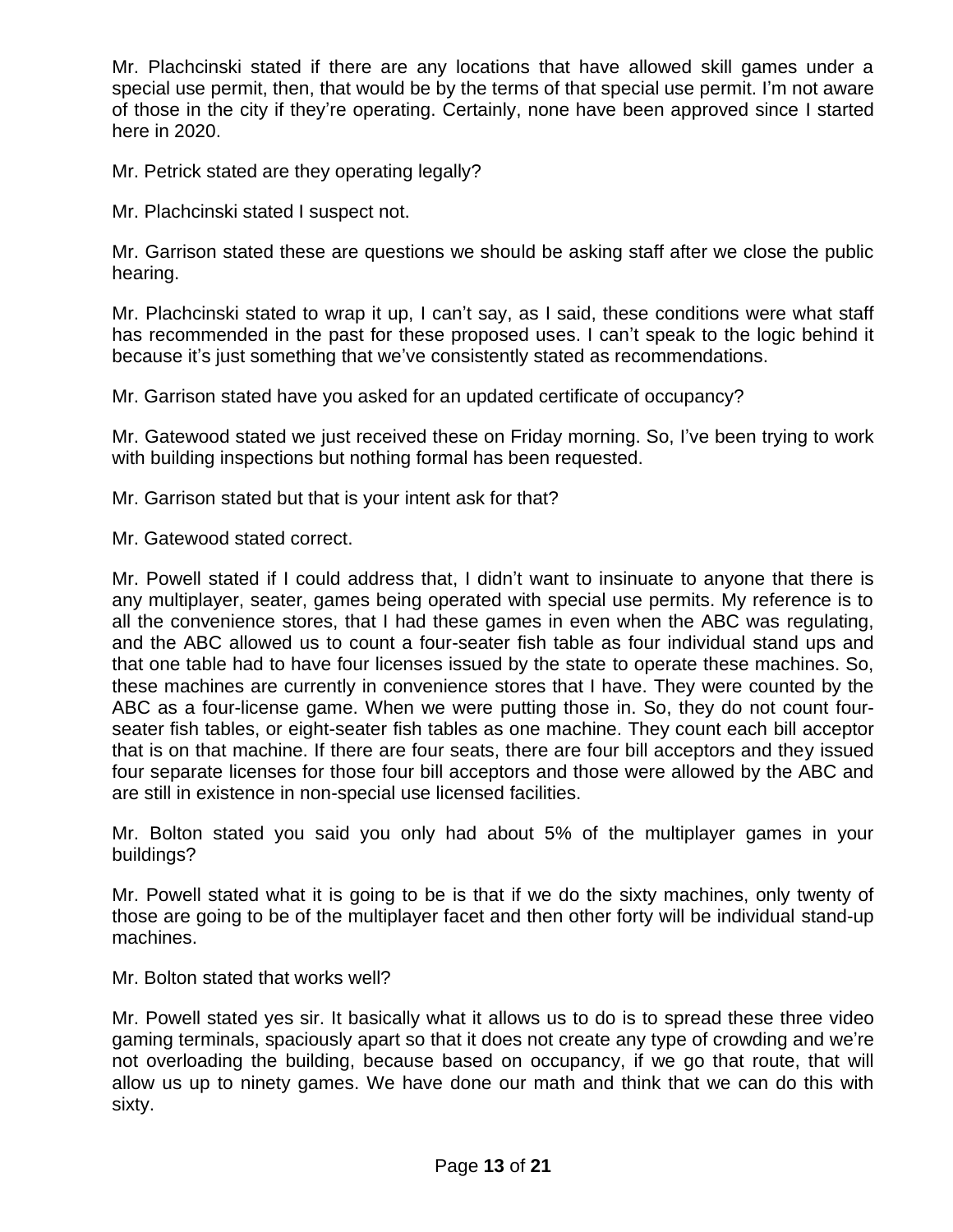Mr. Kahn stated I have two questions. The number one was asked by Ann. The question is, I would like you to state, categorically that no person under the age of eighteen will be accepted in the building?

Mr. Powell stated yes sir. No one. That is the purpose of the security and to have someone there to check you at the door.

Mr. Kahn stated I just want to be sure.

Mr. Powell stated yes sir.

Mr. Kahn stated number two, you have some tables there that you said are going to be eight-seats around and you thinking that those eight-seats will be filled?

Mr. Powell stated not, always.

Mr. Kahn stated you said with the four seats, they will individually have their license or whatever to sit there. On the table with four?

Mr. Powell stated yes, in the convenience stores that we have, yes sir, we were licensed to have, we could have put an eight-seater in there if we'd like to. If it would have allowed it, but the state restricted each location to six. So, some places even put eight seaters in, but they closed two of the bill acceptors so that they could have six seats as well.

Ms. Evans stated there will be eight bill acceptors at tables for eight?

Mr. Powell stated yes, ma'am. The way that they were designed, they have a sixty-five-inch monitor that lays in the middle of the game and there are two seats on either side and there's one on each end. So, you're not crammed in like this together. So, it's eight people around that table and we will only have three of those. Whereas in and I say this normally in a game room this size, they will literally try and put at least six in there, but we're not interested in that. We are looking to be safe and that's what we're looking to do.

Ms. Evans stated then, you had mentioned that you intended to operate at 9 am versus 8 am?

Mr. Powell stated typically in the gaming business, opening later, and staying open later works better. We saw that it had been moved from 9 am to 12 am and they had suggested 8 am to 11 am. I don't even have any issues with the 11, but typically between the hours of 7 and 10 o'clock, there's not a lot going on. Unless they get off work at Goodyear at 7 o'clock and they decide they want to come by and play.

Mr. Petrick stated I think that 8 to 11 is just on Saturday's. Isn't that right Mr. Plachcinski?

Mr. Plachcinski stated correct. It was 10 o'clock. The consistent recommendations have been 10 pm in all days but Saturday.

Mr. Petrick stated I'm just curious, we have been talking about these games for some time and I see there was an injunction filed in December that allowed the General Assembly to, well, it didn't allow them, but it allowed the gaming issue to be once again legal. I'm assuming you're pretty optimistic that it is going to continue that way. I think the current administration is kind of friendly to gaming. Is that what you think?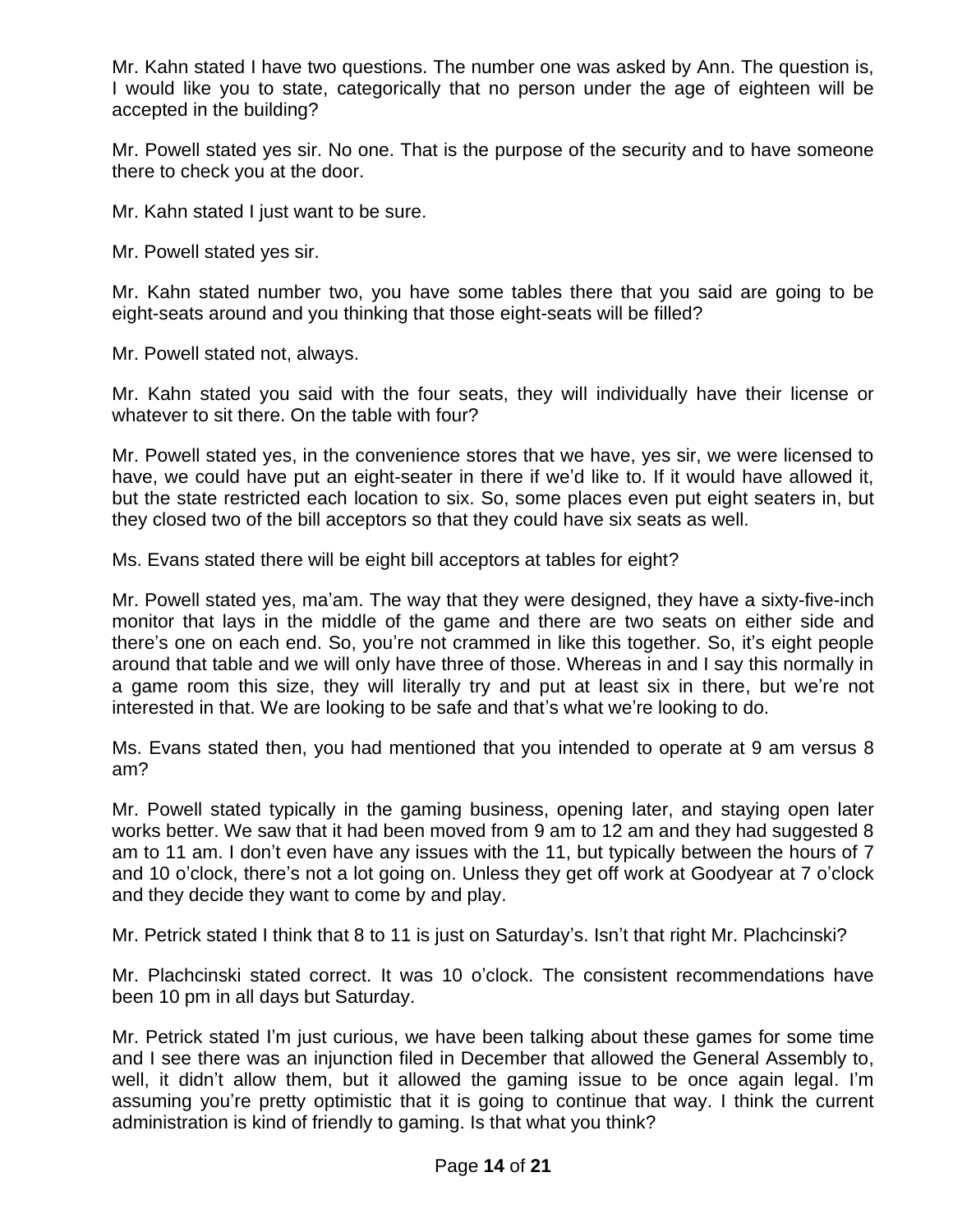Mr. Powell stated they are. I think the legal system was not happy with the way that the State of Virginia went about stopping the process more than anything. The injunction was put in place, and we are good to run until May 18<sup>th</sup>. What we believe is with the casino coming here in town and what is going on in the state now, we believe that gaming is going to continue but what that is going to require on my part and other operator's parts are that we are going to have to upgrade to casino style machines, once the casino is here. We may see some regulations from the casino commission once the casinos are open in State of Virginia. To be honest with you we want to make as much money as we can, but I refer that because we will get to operate much longer. Believe it or not most operator's including myself we are in favor of some type of legalization and tax and anything that goes along with it, because it just increases the life expand of our industry. It keeps out the people that just want to run in here and operate during the time of this injunction and then if the state comes back and throws in taxes and all this stuff again, the next thing you know, they're going to be gone and I've been here through both ways.

Mr. Whitfield stated Mr. Petrick what the injunction did it did not make the gaming legal. What it did do is it prohibited law enforcement from enforcing the ban and so, as Mr. Powell said, on May 18<sup>th</sup>, the judge is expected to make a ruling on whether or not to overrule the current legislation or to uphold the current legislation. There is also a lot of movement right now in the General Assembly to fix whatever loophole that may come out of that ruling.

Mr. Petrick stated but it is legal to operate.

Mr. Dodson stated no.

Mr. Whitfield stated I would not agree with that. I would say that it is not legal to enforce the ban. I'm not saying it's legal to operate and I'm not saying it's legal to enforce the ban for police. In other words, police officers are prohibited from enforcing the law. That's what the judge said. That's what the injunction says.

Mr. Dodson stated so, the law right now says it is not legal.

Mr. Whitfield stated the state statute is still in place. What has happened is the Greenville County Circuit Court has ruled and it applies to everybody in the state that currently the law enforcement is not allowed to enforce the ban on skilled games.

Mr. Petrick stated legal or not, they're out there in abundance at this point.

- Mr. Whitfield stated right.
- Mr. Petrick stated okay.

Mr. Garrison closed the Public Hearing.

Mr. Bolton stated you mentioned that you had gotten a lot of these conditions from the past, he mentioned eight, nine and two. What's your current feeling on that? If you were to remake those yourself or your staff.

Mr. Plachcinski stated I think that there are very incremental changes. So, if the Planning Commission feels in their judgement that they're okay, then, they're okay. I mean they are similar adjustments. I don't see any huge distinction one hour away or another and as long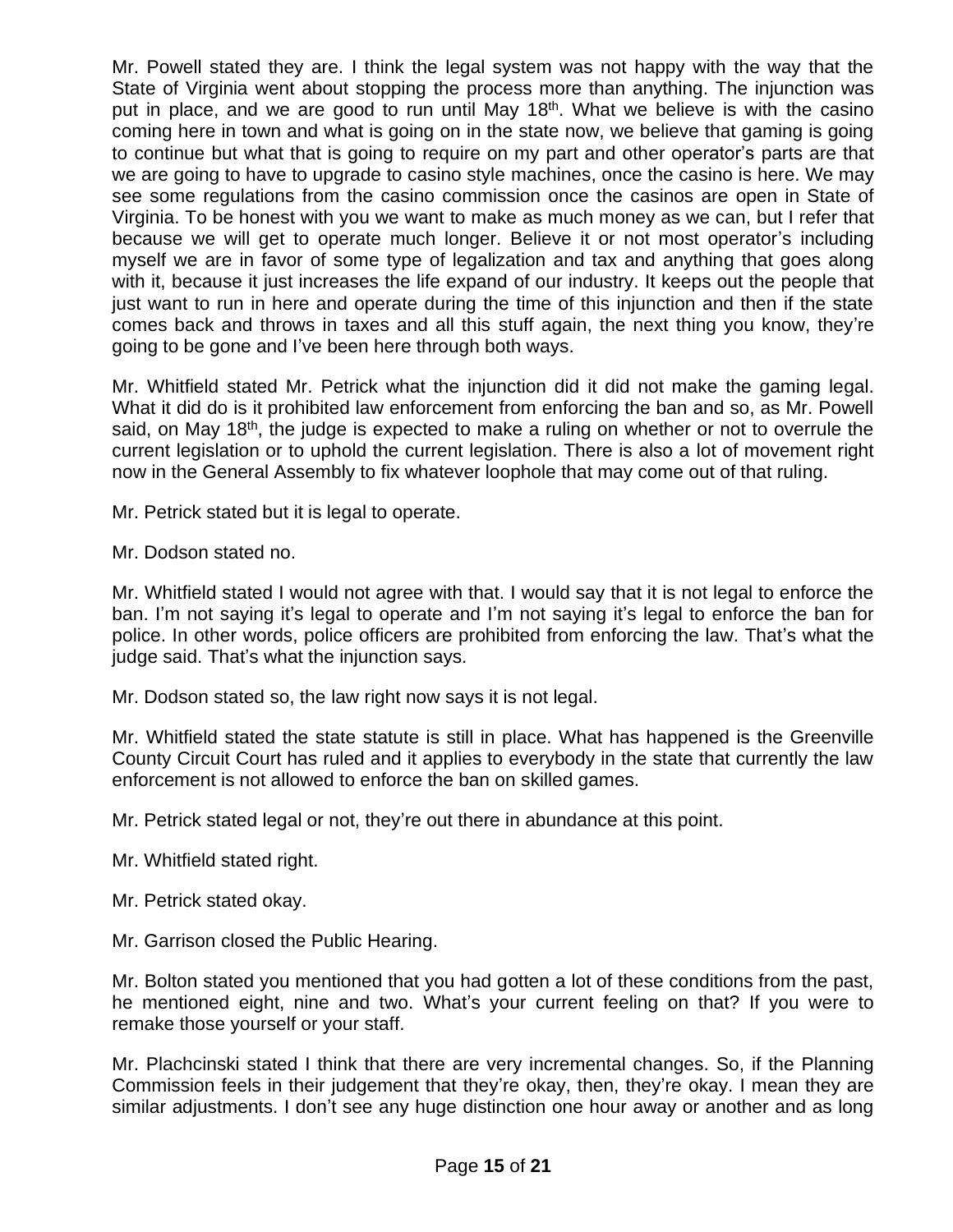as the number of machines is based off the occupancy, building, and the parking. Then, it, you know, it makes no difference.

Mr. Bolton stated it would make some difference in parking and occupancy but eliminating those?

Mr. Plachcinski stated No, I don't think it would change. What I'm saying is I don't think it will change anything. The building can only hold so many people and park so many people. If the condition is altered or removed that's you know, we're just here based on their recommendation access, convenience, life, safety, you know, that won't change.

Mr. Bolton stated and number 2 I think instead of one they were saying maybe two per three, is that?

Mr. Plachcinski stated one per two.

Mr. Bolton stated any concerns with that?

Mr. Plachcinski stated no, as the applicant suggested if the building is likely, and I believe the building is fully suppressed under that use group typically when you have vehicles inside that's the case and it becomes more of an assembly use than suppressed. I don't think there's any life or safety, but it will go through the C of O process, fire, and building will review it regardless of if the special use permit is granted.

Mr. Bolton stated back when these were before us in the past one of the main issues was the building having separate restrooms, two entrances and things like that. I mean we recommended approval for Pilot Truck Stop out on 58 East, but because they meet everything. Does this meet everything as it is now, or do they come back, and we say that it's up to that different level now. I know we talked about levels.

Mr. Plachcinski stated if it goes through the building code review process for the certificate of occupancy and there is an issue with accessible bathrooms or exit sign or anything like that, they'll have to make those changes before they are granted occupancy.

Mr. Bolton stated has anybody looked at it?

Mr. Plachcinski stated I have not been in the building. I don't know how old the building is or that it will need a lot of changes. I'm confident that we'll catch every thing that's necessary to bring the building up to compliance and keep people safe if the special use permit is granted.

Mr. Bolton stated well I'm speculating but say, if we did recommend approval, they would still have to pass that step.

Mr. Plachcinski yes, they would.

Mr. Petrick stated I have one more question about the hours of operation. I mean, even if we eliminate this condition, do we need to put a maximum and is there anything to prevent the owners from operating 24 hours a day, if we don't put a condition?

Mr. Plachcinski stated I don't think the city has any provisions on 24-hour operations. So, I would suggest you modify the hours to what they are requesting.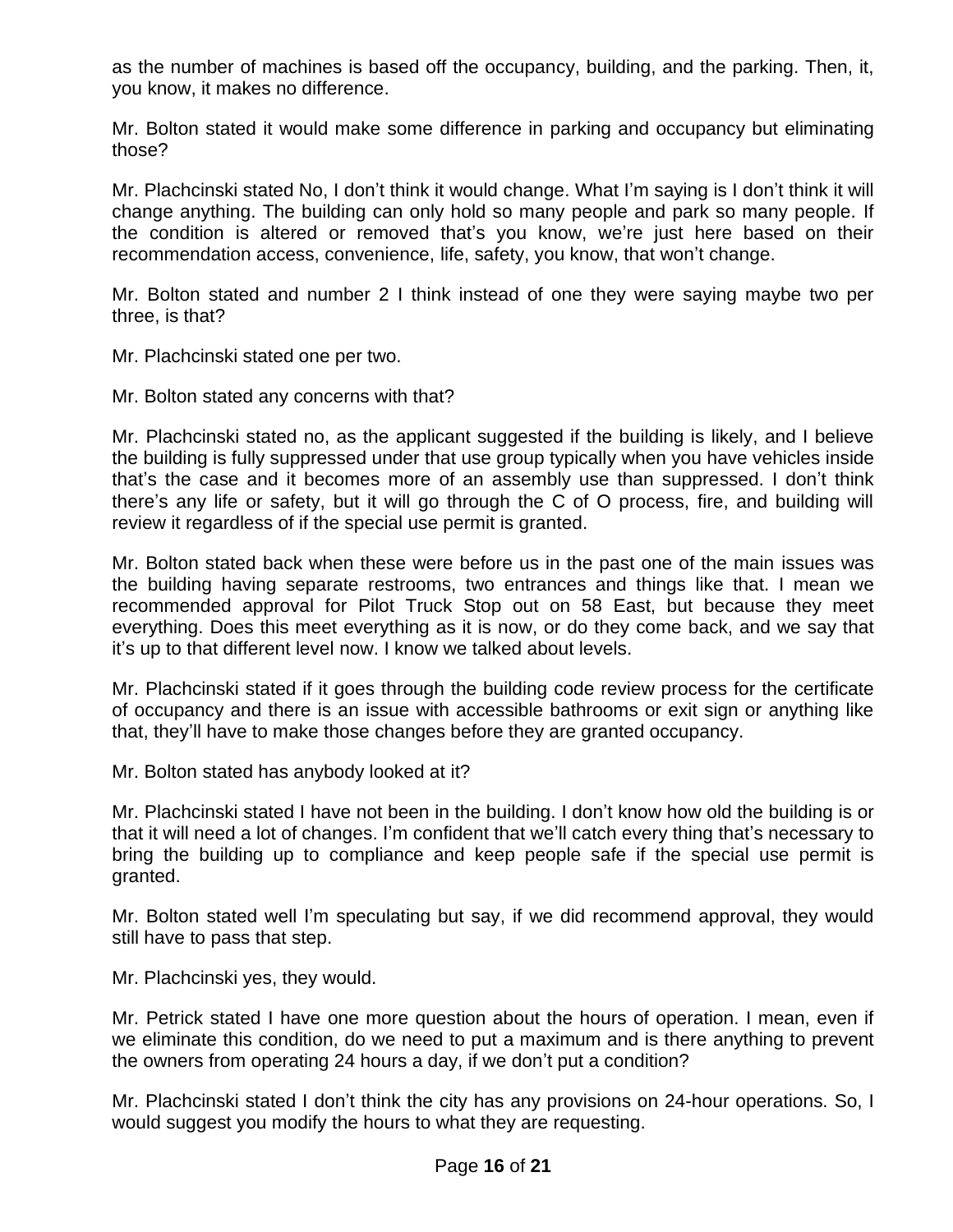Mr. Bolton stated which was again?

Mr. Plachcinski stated 9 am to midnight.

Mr. Garrison stated one of the things with item 3 about the no person under the age 18 shall be permitted to play the game. You could just simply change that to no person under 18 would be admitted to the building.

Mr. Plachcinski stated that's a good recommendation.

Mr. Khan stated that what I was implying and when I asked him the question and the question was, is anybody below the age of 18 be allowed in the building? And what I was asking to reiterate.

Mr. Garrison stated that is a recommendation that we can make.

Mr. Khan stated that's what I did.

Mr. Garrison stated item 3 is no person under age 18 will be allowed in the building.

**Mr. Bolton made a motion to approve Special Use Permit PZ22-16 with the conditions per staff except we eliminate conditions 8 and 9, we change the hours from 9 am to 12 midnight, and we add under item 3 that no one under the age of 18 would be allowed in the building and item 2 that it be one gaming machine per two people. Mr. Khan seconded the motion. The motion was approved by a 5-1 vote.**

- *3. Rezoning PZ22-17, filed by Tune and Toler Inc., to rezone TBD Blair Loop Road (Parcel ID # 72489) from N-C Neighborhood Commercial to M-R Multifamily Residential. Mr. Garrison opened the Public Hearing.*
- *4. Special Use Permit Application PZ22-18, filed by filed by Tune and Toler Inc., requests a Special Use Permit to waive minimum district size according to Article 3.G.C.22. of the Danville Zoning Ordinance at TBD Blair Loop Road (Parcel ID # 72489). The applicant proposes a six (6) unit townhome building.*

Mr. Garrison opened the Public Hearing.

Mr. Terry Francisco states, I own Tune & Toler. We're a Virginia and North Carolina builder in Virginia. We're also licensed for plumbing, electrical, heating, and air, in building homes for about twenty years in this area. We have put about six to seven in the past five years in this Westover area. The property in question here is currently a vacant lot and it is almost exactly an acre. It formerly housed a car wash, a block building that was used as a suntan studio and from what I understand from the neighbors an active crack house rental property. Those have all been demolished prior to us purchasing the property. It's our intent to build and I want to clarify that the wording there says a six-unit townhome, which implies rental property in a two-story building in a totally different project than really what we're doing here. Which is a six plex and the property that we intend to develop with six individual attached patio homes. So, patio home would be a better description of what we're trying to do and if you want to see what that looks like, we don't have similar properties. I have the exact plans from the Charlestown on Vandola property and I even took some pictures and that's exactly what we intend to do. We figured out something that worked very well there, and we intend to copy it. They will be and speaking with some local realtors and they will be probably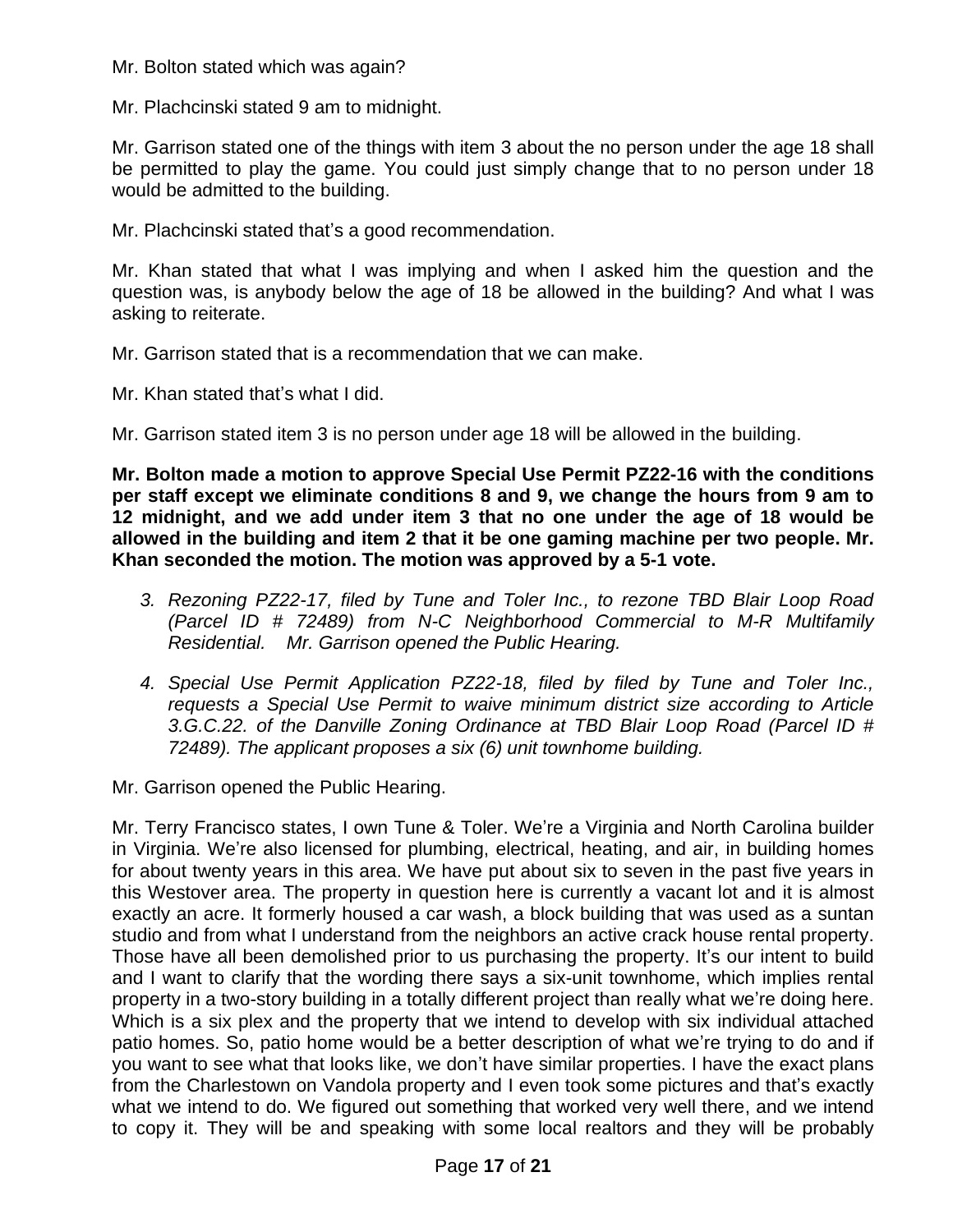between \$250,000 to \$300,000 dollars each. We are proposing a high-end property. So, it should help everyone around there in terms of property values and aesthetics. Any other questions just let me know.

Mr. Bolton stated so, you're going to sell these?

Mr. Francisco stated yes, they will be for sale.

Ms. Pam Bandy stated I am the property owner at the back of the lot, and I have two unusual concerns, I guess, sort of. One is that I really think a lot more people should come and witness what you're doing, and school board meetings, and city council meetings. It's been a long time since I've been down here but I'm afraid they won't be able to hear what you're saying. I don't know if it's the acoustics. I don't know if it's that you speak softly but maybe it's because I'm 69 years old, but I can't hear probably 50 to 60% of what you're saying. I get bits and pieces of it but anyway, my other concern is that I got the letter talking about this on Friday with a stamped postage envelope and page to send in my envelope in my concerns. I tried to call Tune and Toler just to ask some questions and I really didn't have a lot of objections, but they were closed on Friday. So, it was really difficult to get any information before the meeting at that short time. Also, my neighbor because they were out of town, and I was getting their mail in. They got their letter on Saturday. So, it's difficult to say that you want my opinion when you didn't send me the information in time to get the information back to you unless I showed up. If I was working or had childcare involved, it would have been difficult to get that scheduled in that time frame. So, I did have that concern. I met Mr. Francisco coming up in the elevator and he answered all my questions and he put any concern that I had to rest, because it seemed quite nice. I think had you all used his wording maybe two more words than you would use instead of saying townhouse, I would've not been here to start with, but you didn't use his wording.

Mr. Petrick stated I just have a note for the record here on the agenda, we've got the partial ID number transposed.

Mr. Plachcinski stated yes, it should read 72498.

Mr. Bolton stated since he is going to sell these and not rent, why the multi-family zoning change? Wouldn't it be something better?

Mr. Plachcinski stated it's based on the design, not on the use. I mean, well, the use so it's homes for sale that happen to be attached and those fall under multi-family.

Mr. Bolton stated okay, I just wanted to be sure.

Mr. Plachcinski stated absolutely, and I apologize because I made sure that these went out on Monday. So, you know we do try to get things out in the mail ahead of time. I'm kind of shocked it took four days, because I know our mail picked them up on Monday. I do apologize for that. We will send if the Planning Commission should choose to endorse these applications, we will notify the neighbors of the hearing at city council. That way, if anybody does have concerns or does have questions and I'll make sure we change to patio homes and that the parcel number is 72498. That transposal was my fault. I think we all do when we deal with numbers, but it had run in the paper, and we got that corrected. Hopefully, it is corrected online by now. So, I do apologize for that.

Mr. Garrison closed the Public Hearing.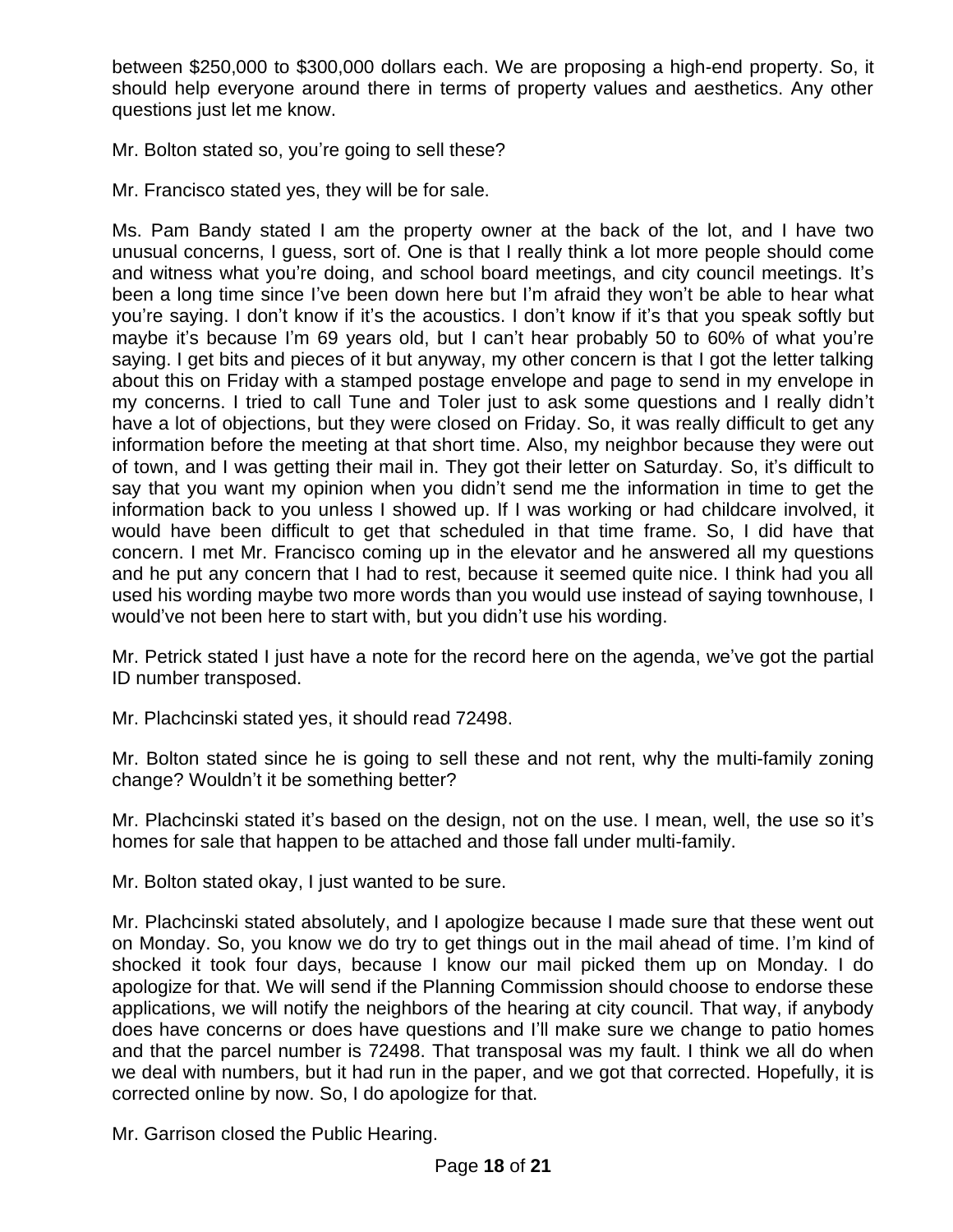**Mr. Bolton made a motion to approve this Rezoning Application PZ22-17 as submitted. Ms. Evans seconded the motion. The motion was approved by a 6-0 vote.**

**Mr. Bolton made a motion to approve Special Use Permit Application PZ22-18 as submitted. Mr. Khan seconded the motion. The motion was approved by a 6-0 vote.**

## **IV. OTHER BUSINESS**

Mr. Plachcinski handed out information of the two items to update the Commission regarding:

1. Comprehensive Plan:

The team will meet later this week and review preliminary findings. Internally we will prepare the social media platforms in advance. I anticipate branding and enhanced themes following the next milestone and we will present the full proposed project scope to the City Manager's office this month.

2. Skill Games -

Regardless of how today's proposal ends up, the city should incorporate the State Code definition of skill games into zoning and identify appropriate locations for skill games. We cannot count on the Commonwealth outlawing them in a blanket fashion, so it is best to address them in advance of the legal and legislative actions currently underway.

### VA Code Section 18.2-325.6

*"Skill game" means an electronic, computerized, or mechanical contrivance, terminal, machine, or other device that requires the insertion of a coin, currency, ticket, token, or similar object to operate, activate, or play a game, the outcome of which is determined by any element of skill of the player and that may deliver or entitle the person playing or operating the device to receive cash; cash equivalents, gift cards, vouchers, billets, tickets, tokens, or electronic credits to be exchanged for cash; merchandise; or anything of value whether the payoff is made automatically from the device or manually.*

Mr. Plachcinski stated there are two things that I wanted to talk about. First off, the comprehensive plan. Our team will meet later this week and review preliminary findings. We've started to get the social media platforms up. We're going to talk about the branding and right now. It's we're digging planet Danville. You know, play on a kind of futuristic kind of some of the other things that are going on in the community like otterbots, and you know, just really like Galileo school, things that are forward thinking. Then I think the next milestone is going to be presenting those preliminary findings and recommendations for the project and a full project scope to the city manager's office. Second thing and if anybody has any questions about the comprehensive plan, I anticipate, you know, next month in March, I'll also present everything to the Planning Commission as it's buttoned down.

Mr. Garrison stated any need for us to meet with them again?

Mr. Plachcinski stated yes.

Mr. Garrison stated okay.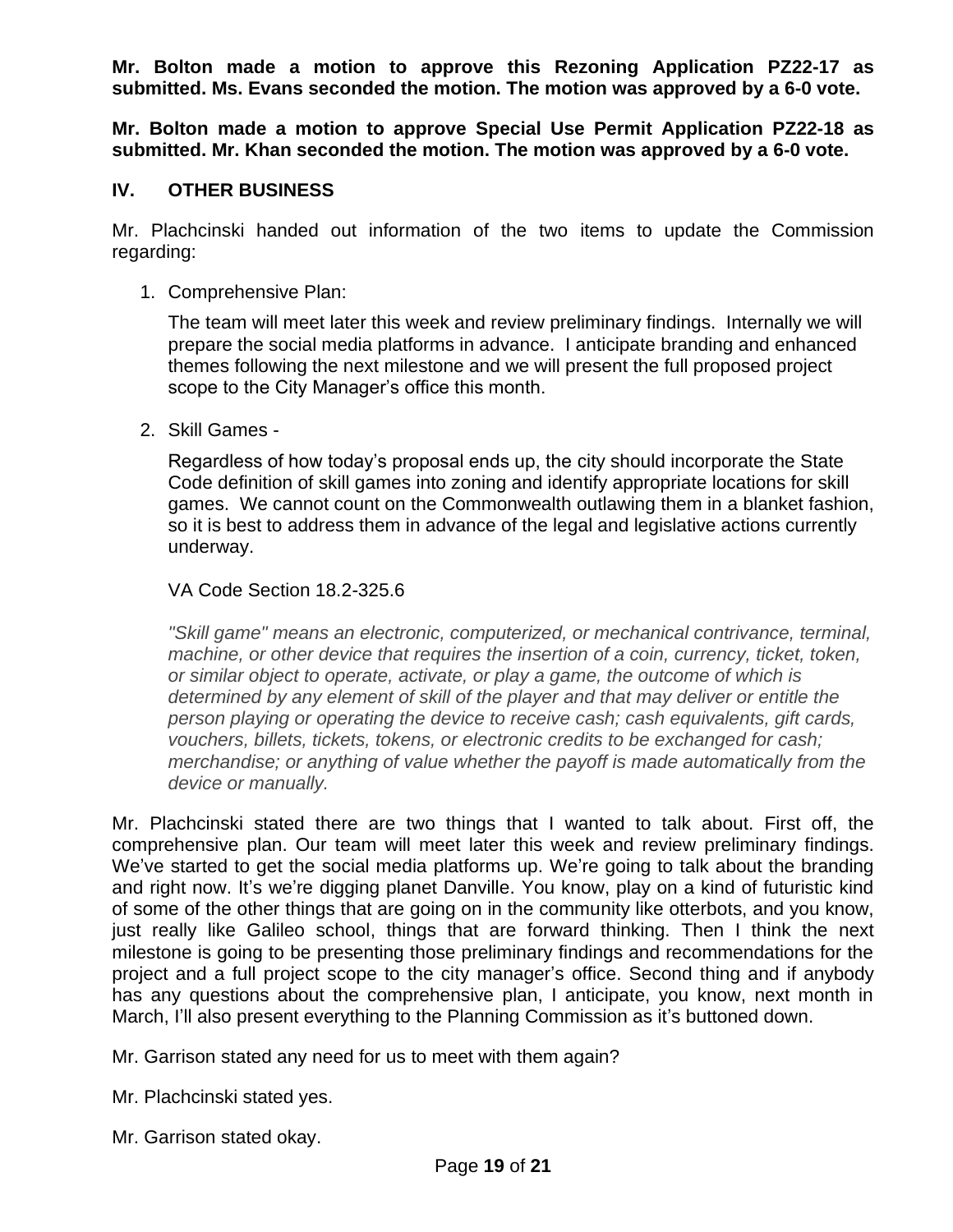Mr. Plachcinski stated yes. Definitely, we'll have more directed input. Right now, it's still just processing all of the data and everything we're getting in. I should also mention that we will get some preliminary findings on our housing needs assessment study, which is part of some more of what economic development's doing and other than something that we all know which is yes, we need a lot of housing as much as possible right now. There will also be some recommended outcomes from that. I think we have a call with economic development on Thursday morning with the consultant to discuss that. So, it's pretty exciting. So, definitely, we'll have more input with the Planning Commission, and you know, multiple new or multiple work sessions before the project's, done. The other thing and I typed this up before the meeting obviously, but I think it's reasonable to assume that the skill game discussion as we saw today is not resolved. It's time to bring forward some changes to our zoning code to adopt the definition that is provided in state law and then put some space requirements on where they can go and maybe some standards like what we recommended today. So, what I'd like to do is whether the Planning Commission asks me to do it or whether I initiate it is to make a proposal at the next month's Planning Commission meeting about that. These are adult uses, and they are not places we want, you know, they're not young family nights out and they're serious. So, we've got some thing to do and some figuring out where to put them and reasonable stipulations that should apply to all of them. So, I don't know, should the Planning Commission recommend I put something together with?

Mr. Whitfield stated well, you have the power to initiate it, but if they want to direct you to do so, they can do it. I think the chairman can make the call.

Mr. Garrison stated I have no problem with you taking that initiative on your own unless anyone else does.

Mr. Dodson stated you don't think we should wait till May to see what's going to come up?

Mr. Plachcinski stated we can't count on anything that will happen in May. I just don't think it's over. I'm pretty sure in North Carolina, they've got the same debate going right now and I see skill game parlors up all over the place there too. I think that there's arguments on both sides and with changes in everything going on that if these are uses, we want to make sure we regulate locally that we just make some rules. If we're not interested in doing that, that's fine too. You know, we don't have to, but I will say after our meeting, in the year that the skill games were legally operating in Danville under ABC, just the legal machine take suggests that over two and a half million dollars were pumped through those machines only in the City of Danville. So, the seventy licensed machines that were in Danville handled around two point five million dollars. That's a lot of cash. There's a lot of stuff going on. So, it is a much bigger issue than I imagined, and it affects a lot of people. So, we want to just be careful about it, and thoughtful about it, and that's my goal anyway.

Mr. Garrison stated wouldn't it be better for us to go ahead and do this next month and be ahead of whatever happens in May, because what might happen in May is nothing. There could be no change in May.

Mr. Whitfield stated well, what's interesting enough, the judge might say, I'm going to strike the legislation only to have new legislation passed or could say, I'm upholding the legislation in place only to have possibly have them legalized and regulated. So, we probably would be better off to be prepared for whatever's going to happened. Meaning, if we do the work to be